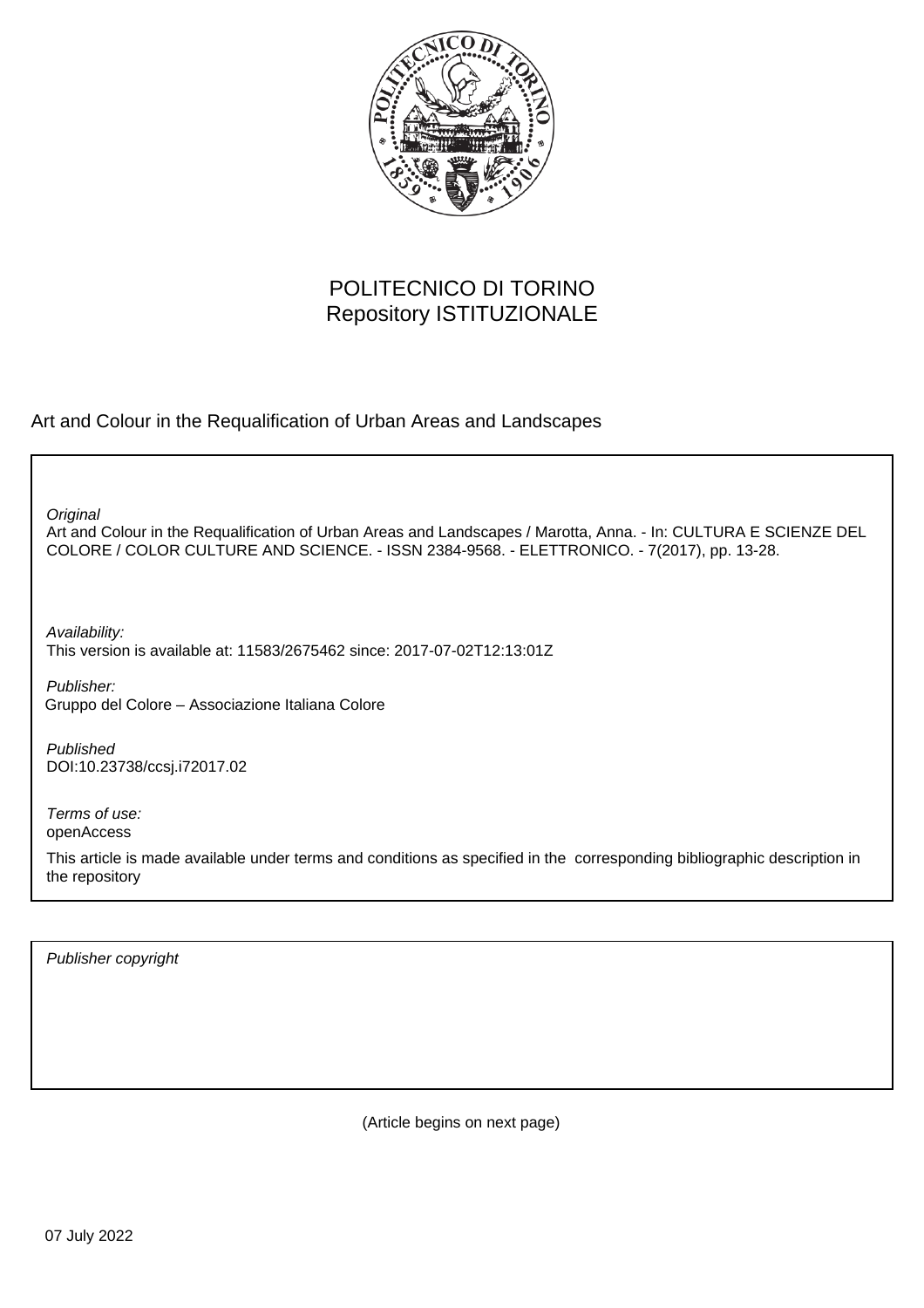# **CULTURA** E SCIENZA DEL COLORE COLOR CULTURE AND SCIENCE

Rivista dell'Associazione Italiana Colore www.gruppodelcolore.it

DOI: 10.23738/ccsj.i72017.00

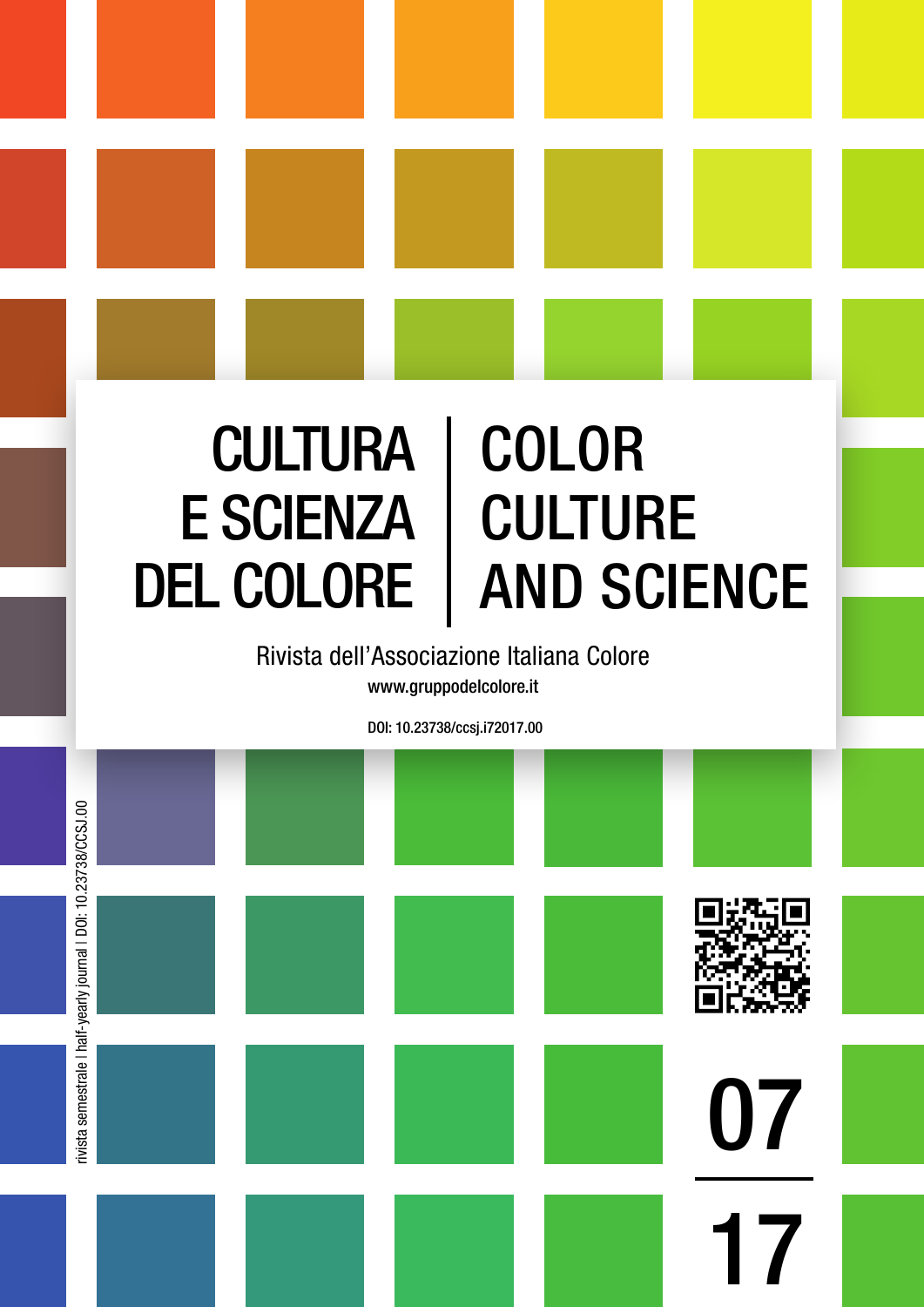# CULTURA E SCIENZA DEL COLORE COLOR CULTURE AND SCIENCE

Rivista semestrale dell'Associazione Italiana Colore http://jcolore.gruppodelcolore.it/ ISSN 2384-9568 DOI: 10.23738/CCSJ.00

DIRETTORE RESPONSABILE | EDITOR-IN-CHIEF Maurizio Rossi *(Politecnico di Milano, IT)*

#### REDAZIONE | ASSOCIATE EDITORS

Aldo Bottoli *(B&B Colordesign, IT)* Daria Casciani *(Politecnico di Milano, IT)* Davide Gadia | Deputy Editor *(Università degli Studi di Milano, IT)* Marco Gaiani *(Università di Bologna, IT)* Veronica Marchiafava *(Associazione Italiana Colore, IT)* Silvia Piardi *(Politecnico di Milano, IT)* Alessandro Rizzi *(Università degli Studi di Milano, IT)* Francesca Valan *(Studio Valan, IT)*

#### EDITORIAL BOARD MEMBERS

John Barbur *(City University London, UK)* Giovanni Bartolozzi *(IFAC- CNR, IT)*  Berit Bergstrom *(NCS Colour AB, SE)* Giulio Bertagna *(B&B Colordesign, IT)* Janet Best *(Natific, UK)* Aldo Bottoli *(B&B Colordesign, IT)* Patrick Callet *(École Centrale Paris, FR)* Jean-Luc Capron *(Université Catholique de Louvain, BE)* Daria Casciani *(Politecnico di Milano, IT)* Osvaldo Da Pos *(Università degli Studi di Padova, IT)* Bepi De Mario *(CRASMI, IT)* Hélène DeClermont-Gallernade *(Chanel Parfum beauté, FR)* Reiner Eschbach *(Xerox, USA)* Alessandro Farini *(INO-CNR, IT)* Christine Fernandez-Maloigne *(University of Poitiers, FR)* Renato Figini *(Konica-Minolta, EU)* Raffaella Fontana *(INO-CNR, IT)* Davide Gadia *(Università degli Studi di Milano, IT)* Marco Gaiani *(Università di Bologna, IT)* Robert Hirschler *(Serviço Nacional de Aprendizagem Industrial, BR)* Sandra Krasovec *(Fashion Institute of Technology, USA)* Francisco Imai *(Canon, USA)* Matteo Lanaro *(Università degli Studi di Milano, IT)* Lia Luzzatto *(Color and colors, IT)* Kevin Mansfield *(UCL, UK)* Veronica Marchiafava *(Associazione Italiana Colore, IT)*

#### PEER REVIEW PROCESS

Tutti gli articoli inviati alla rivista "Cultura e Scienza del Colore - Color Culture and Science" sono sottoposti ad un processo di revisione secondo la sequente procedura:

#### PRIMA REVISIONE

Gli associate editors valutano ogni articolo per determinare se il tema e il contenuto sono di interesse per la rivista "Cultura e Scienza del Colore - Color Culture and Science". Una volta valutati gli articoli, gli associate editors selezionano una serie di revisori scegliendoli scegliendoli nell'editorial board in base all'esperienza degli stessi in un particolare settore disciplinare o tema.

#### SECONDA REVISIONE

Ogni articolo è revisionato da due revisori in un processo in cui essi stessi e gli autori sono mantenuti anonimi. Ai revisori è chiesto di valutare l'articolo considerando la sua originalità, la metodologia applicata e l'impatto sulla ricerca o sulla pratica professionale. Dopo aver raccolto i commenti dei revisori, gli associate editors elaborano ed inviano al direttore responsabile un giudizio riassuntivo sull'accettazione o meno dell'articolo.

#### COLLABORATORI | CONTRIBUTORS

Fabrizio Apollonio, Andrea Ballabeni, Osvaldo da Pos, Motonori Doi, Marco Gaiani, Akira Kimachi,Michela Lecca, Anna Marotta, Shogo Nishi, Renata Pompas, Jodi L. Sandford, Anna Luana Tallarita

#### EDITORE | PUBLISHER

Gruppo del Colore – Associazione Italiana Colore www.gruppodelcolore.it Sede legale: Piazza Carlo Caneva, 4 - 20154 Milano (Italia)

## 07 NUMERO 07 - JUNE 2017 NUMBER 07 - JUNE 2017

#### DOI: 10.23738/ccsj.i72017.00



Gabriel Marcu *(Apple, USA)* Anna Marotta *(Politecnico di Torino, IT)* Manuel Melgosa *(Universidad de Granada, ES)* Anna Grazia Mignani *(IFAC-CNR, IT)* Annie Mollard-Desfour *(CNRS, FR)* Maria Luisa Musso *(Universidad de Buenos Aires, RA)* Claudio Oleari *(Università degli Studi di Parma, IT)* Galina Paramei *(Liverpool Hope University, UK)* Laurence Pauliac *(Historienne de l'Art et de l'Architecture, Paris, FR)* Silvia Piardi *(Politecnico di Milano, IT)* Marcello Picollo *(IFAC-CNR, IT)* Renata Pompas *(AFOL Milano-Moda, IT)* Boris Pretzel *(Victoria & Albert Museum, UK)* Noel Richard *(University of Poitiers, FR)* Katia Ripamonti *(Cambridge Research System, UK)* Alessandro Rizzi *(Università degli Studi di Milano, IT)* Maurizio Rossi *(Politecnico di Milano, IT)* Jodi L. Sandford *(Università di Perugia, IT)* Raimondo Schettini *(Università degli Studi di Milano Bicocca, IT)* Gabriele Simone *(ST Microelectronics, IT)* Andrea Siniscalco *(Politecnico di Milano, IT)* Ferenc Szabó *(University of Pannonia, HU)* Mari UUsküla *(Tallinn University, EE)* Francesca Valan *(Studio Valan, IT)* Ralf Weber *(Technische Universität Dresden, DE)* Alexander Wilkie *(Charles University in Prague, CZ)*

All articles submitted to "Cultura e Scienza del Colore - Color Culture and Science" journal are peer-reviewed according to the following procedure:

#### FIRST REVIEW

The Associate Editors evaluates each article in order to define if the topic and content is suitable for consideration by the "Cultura e Scienza del Colore - Color Culture and Science" journal. Once the article passes the initial review, the Associate Editors select several referees in the Editorial Board based on their expertise in the particular field or topic

#### SECOND REVIEW

Each article is reviewed by two or three referees under a double-blind peer review process where the authors and the reviewers are kept anonymous. Referees are asked to evaluate the manuscript based on its originality, methodology and impact to research and relevance to the professional practice. After collecting the referees' reports, the Associate Editors makes a recommendation on the acceptability of the article to the Editor in Chief.



CULTURA E SCIENZA DEL COLORE COLOR CULTURE AND SCIENCE Rivista dell'Associazione Italiana Colore Registrazione presso il Tribunale di Milano al n. 233 del 24.06.2014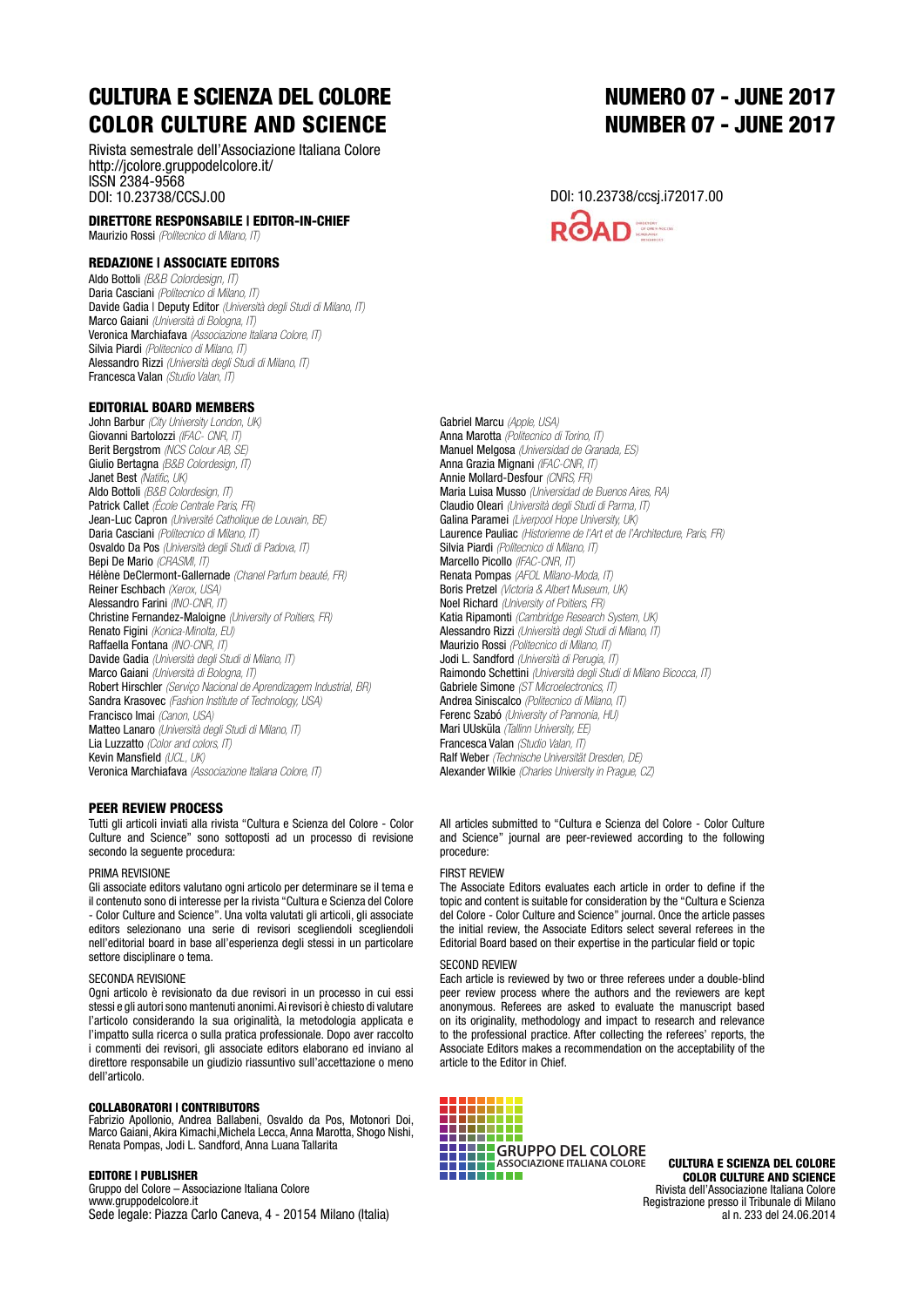# SOMMARIO | SUMMARY

| <b>ENGLISH   ITALIAN</b> | <b>Editorial</b>                                                                                                                                                                                                 | 5  |
|--------------------------|------------------------------------------------------------------------------------------------------------------------------------------------------------------------------------------------------------------|----|
|                          | by Maurizio Rossi                                                                                                                                                                                                |    |
|                          | <b>Red: The symbol in history</b><br>Rosso<br>by Anna Luana Tallarita                                                                                                                                            | 7  |
|                          | Art and Colour in the Requalification of Urban Areas and<br><b>Landscapes</b><br>Arte e Colore nella riqualificazione della città e del paesaggio<br>by Anna Marotta                                             | 13 |
| ENGLISH                  | Using Color and Local Binary Patterns for Texture Retrieval 29<br>by Michela Lecca                                                                                                                               |    |
|                          | Specular reflection removal in the context of SFM techniques 39<br>for Architectural Heritage 3D models construction<br>by Fabrizio Apollonio, Andrea Ballabeni, Marco Gaiani                                    |    |
|                          | <b>Image Registration for a Multispectral Imaging System</b><br><b>Using Interference Filters and Application to Digital</b><br><b>Archiving of Art Paintings</b><br>by Shogo Nishi, Akira Kimachi, Motonori Doi | 59 |
|                          | Color categorial perception and second language acquisition 69<br>by Jodi L. Sandford                                                                                                                            |    |
| <b>REVIEW</b>            | Michel Pastoureau "Rosso. Storia di un colore"<br>by Renata Pompas                                                                                                                                               | 78 |
| COLOUMN                  | <b>Communications and Comments</b><br>by Michela Lecca and Osvaldo da Pos                                                                                                                                        | 80 |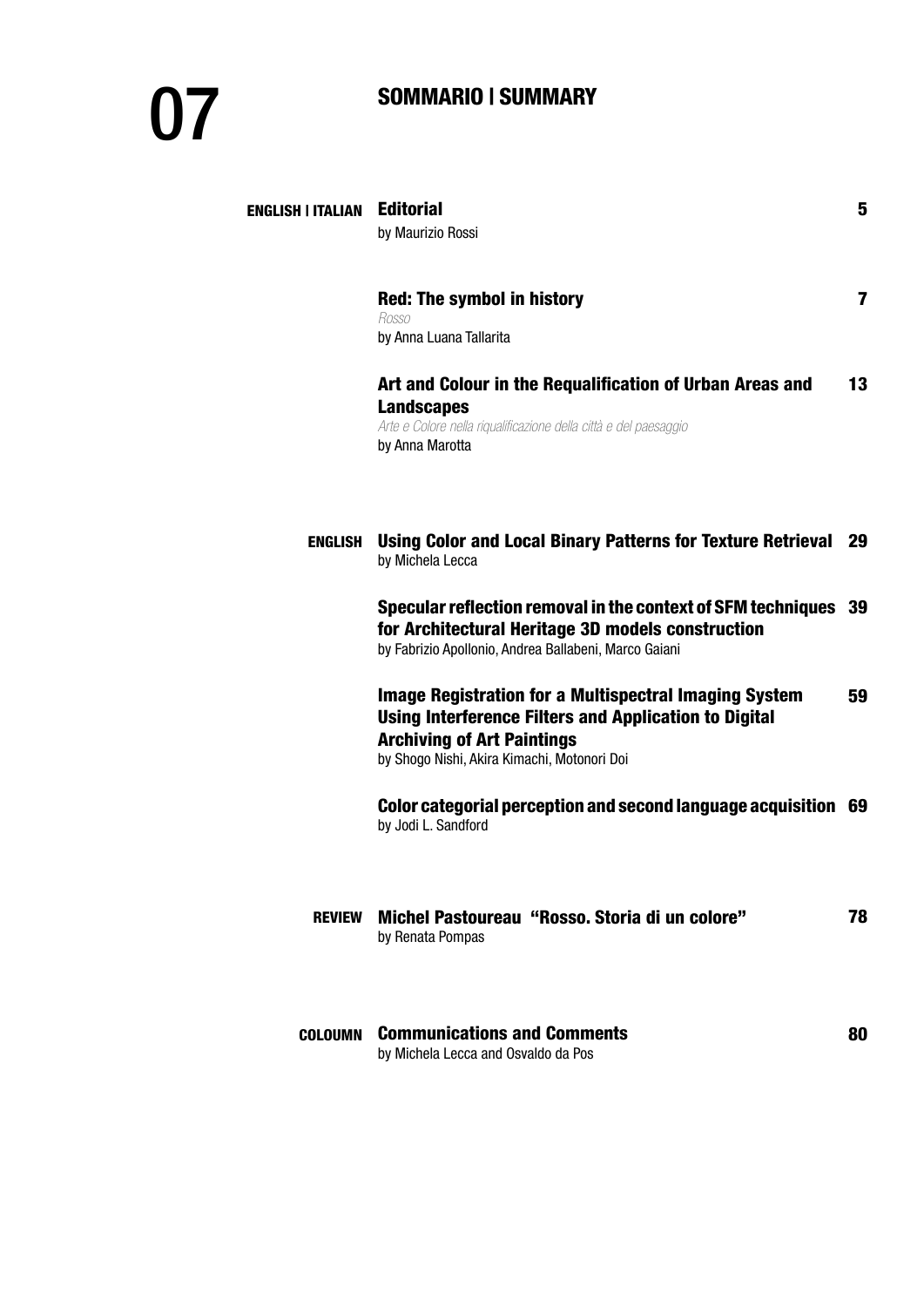This page has been intentionally left white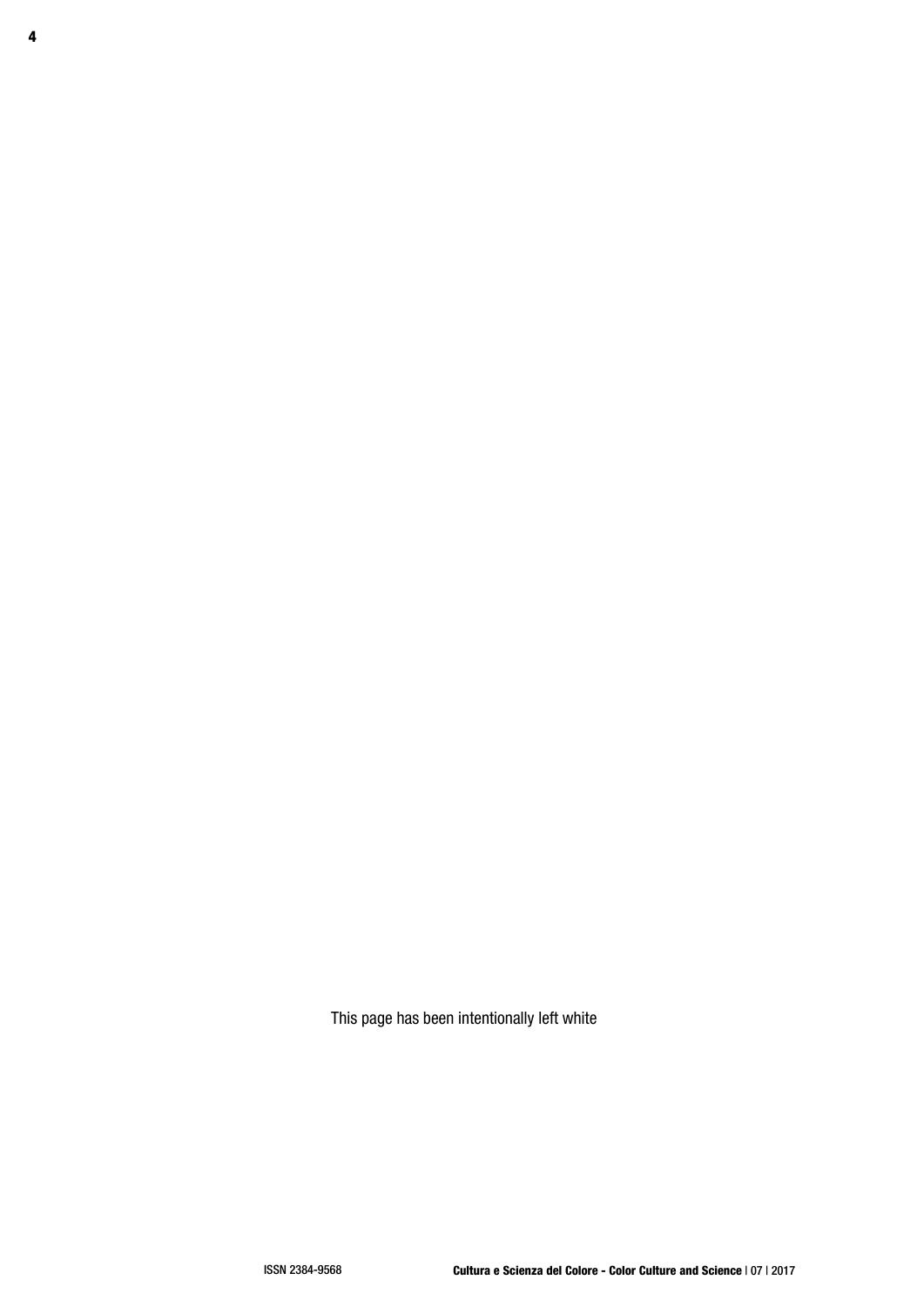# **Art and Colour in the Requalification of Urban Areas and Landscapes**

## **ABSTRACT**

For contemporary research, peripheral realities, urban voids or dismantled areas and structures represent important opportunities for urban regeneration and redevelopment. The Color, through the *"Color Design"*, becomes an approach that can achieve remarkable and immediate results with low cost. It is capable of transforming the visual impact of a building, a road, an entire neighbourhood; it orientes and creates harmony through the Visual rules and hierarchies, it can recover the identity and image of a place; it can highlights and enhances paths, obstacles, zones, functions, services, or informs through their universally recognizable codes. Even today, Bruno Taut's idea of improving the quality of life in popular neighborhoods with the creation of polychrome architectures is a reference: the color therefore constitutes the *"accessible"* decoration even for the most deprived areas. Like Color, Art is a tool for social and urban upbringing. Nowaday, Art no longer needs to be confined in museums or galleries, but can be placed outdoors in an urban or landscape dimension, becoming public art (made of installations and large sculptures). The contribution, through the study of critically selected and analyzed case studies, tends to verify the validity of this thesis, confirming that Art and Color constitute both retraining tools and valuable media to promote the recognition of sites and services, attraction poles, urban presence, constituting a real urban communication strategy, without forgetting the role of social and cultural exchanges. Of course, the great challenge will be to combine, if possible, the above approaches with the *"ways of sustainability"*.

## **KEYWORDS**

Urban Regeneration, Participatory Design, Street Art, Social Sharing.

Received 12 January 2017; Revised 25 May 2017; Accepted 31 May 2017

CITATION: Marotta A. (2017) 'Art and Colour in the Requalification of Urban Areas and Landscapes', Cultura e Scienza del Colore - Color Culture and Science Journal, 07, pp. 13-28, DOI: 10.23738/ccsj. i72017.02

Anna Marotta. Full Professor at the Department of Architecture and Design (DAD) of Politecnico di Torino. She teaches disciplines related to drawing and representation fields, including Visual Communication, Laboratory of Drawing and Architectural Survey. She is part of the teaching staff of the 1st level Master in Interior, Exhibit & Retail Design and part of the teaching staff of the PhD in Architectural and Landscape Heritage. Member of UID (Unione Italiana Disegno) Scientific Committee. Since 2012 member of the Scientific Committee of the Gruppo del Colore and of the Presidential Committee of the Associazione Nazionale Colore.

Cultura e Scienza del Colore - Color Culture and Science | 07 | 2017 ISSN 2384-9568

Department of Architecture and Design (DAD),Politecnico di Torino

Italian translation provided: *'Arte e Colore nella riqualificazione della città e del paesaggio*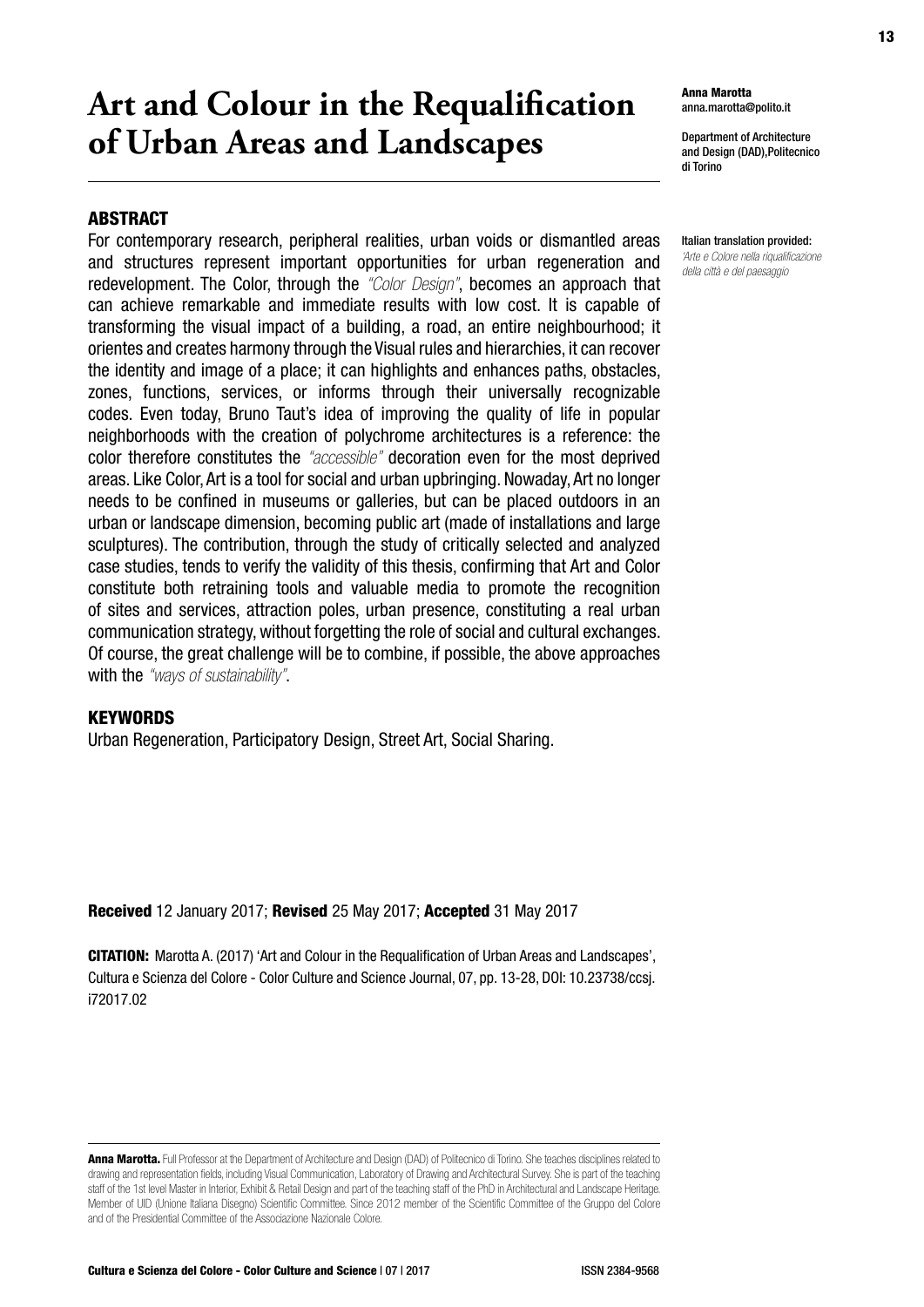## 1. INTRODUCTION

Current research on urban recovery and requalification increasingly deals with conditions found in peripheral areas, the outskirts which are characterised by a lack of elements attesting to the complex multitude of identities, cultures, communities and landscapes within them, and which also are marked by the process of abandonment of industrial areas and large buildings. In this sense, lives in outlying areas, urban empty spaces (or neglected areas and structures) offer an important opportunity for urban requalification, including through *"colour planning"*. Colour is an approach with potentially significant, immediate results and relatively low costs, capable of transforming the visual impact of a building, a street or an entire district. It directs and creates harmony through visual hierarchies, which can be programmed and controlled, even applying different colour theories. This may help transform the identity and image of a place; it has the power to bring out and emphasise routes, obstacles, features and services. It can inform through its own universally recognised codes. Although it may seem dated, the reference to Bruno Taut is still relevant and tangible. Along with many of his contemporary architects, he saw the need to create polychrome architecture to improve the quality of life in public housing estates. In 1913, through the creation of facades in hues of red, olive green, blue and ochre, he promoted the idea that colour is an element of *"accessible"* decoration, even for the more impoverished sections of society:

*«We no longer want to build, nor see built, buildings lacking colour [which] isn't as expensive as ornamentation, with its reliefs and cornices, but colour is joie de vivre and [...] for this reason, precisely in an era of distress such as ours [...] we have to fight for colour on all buildings»*[1].

## 2. PHYSICAL AND MENTAL OUTSKIRTS: WHY ARE THERE "UGLY" QUARTERS?

In the collective thought and imagination, the outskirts have an inevitably negative connotation:

*«outskirts [...] become non-places, areas where the values of the city and public spaces have disappeared, where chances for meetings and friendships rarely or never appear, where there are no employment opportunities, where the presence of public services and the attention administrators pay to the residents' quality of life is sparse »* [2],

### 1. INTRODUZIONE

L'attuale ricerca sul recupero e sulla riqualificazione urbana affronta sempre più spesso le condizioni delle aree periferiche, caratterizzate dalla mancanza di elementi a testimonianza della complessa moltitudine di identità, culture, comunità e paesaggi al loro interno, e che al contempo rimangono segnate dal processo di dismissione delle aree industriali e dei grandi contenitori. In questo senso, le realtà periferiche, i vuoti urbani (o le aree e le strutture dismesse) rappresentano occasioni importanti di riqualificazione urbana: anche attraverso il *"Progetto Cromatico"*. Il colore rappresenta un approccio in grado di ottenere risultati notevoli e immediati con costi che possono essere contenuti, capace di trasformare l'impatto visivo di un edificio, di una strada, di un intero quartiere: orienta e crea armonia attraverso gerarchie visive, che possono essere programmate e controllate, anche applicando le Teorie del Colore. Questo può recuperare l'identità e l'immagine di un luogo; può evidenziare e valorizzare percorsi, ostacoli, zone, funzioni, servizi; può informare attraverso i propri codici universalmente riconoscibili. Seppur apparentemente datato, appare ancora attuale il riferimento a Bruno Taut quando come numerosi architetti a lui contemporanei - per migliorare la qualità della vita nei quartieri popolari, ritiene necessaria la realizzazione di architetture policrome: nel 1913 promuove, attraverso la realizzazione di facciate colorate di rosso, verde-oliva, blu e ocra, l'idea che il colore costituisca la decorazione *"accessibile"* anche per i ceti più indigenti:

*«non vogliamo più costruire, né vedere costruire, edifici privi di colore [che] non è costoso come l'ornamento, con i suoi rilievi e cornici, ma il colore è gioia di vivere e […] per questo, proprio in un'epoca di disagio come la nostra […] noi dobbiamo batterci per il colore in tutti gli edifici»* [1].

## 2. PERIFERIE FISICHE E MENTALI: PERCHÈ ESISTONO QUARTIERI "BRUTTI"?

Nel pensiero e nell'immaginario collettivo la periferia possiede una connotazione inevitabilmente negativa:

*«le periferie […] diventano i non luoghi, le aree dove sono spariti i valori della città e gli spazi pubblici, dove rare o nulle appaiono le occasioni di incontro e di amicizia, dove mancano le opportunità di lavoro, dove è scarsa la presenza di servizi pubblici e*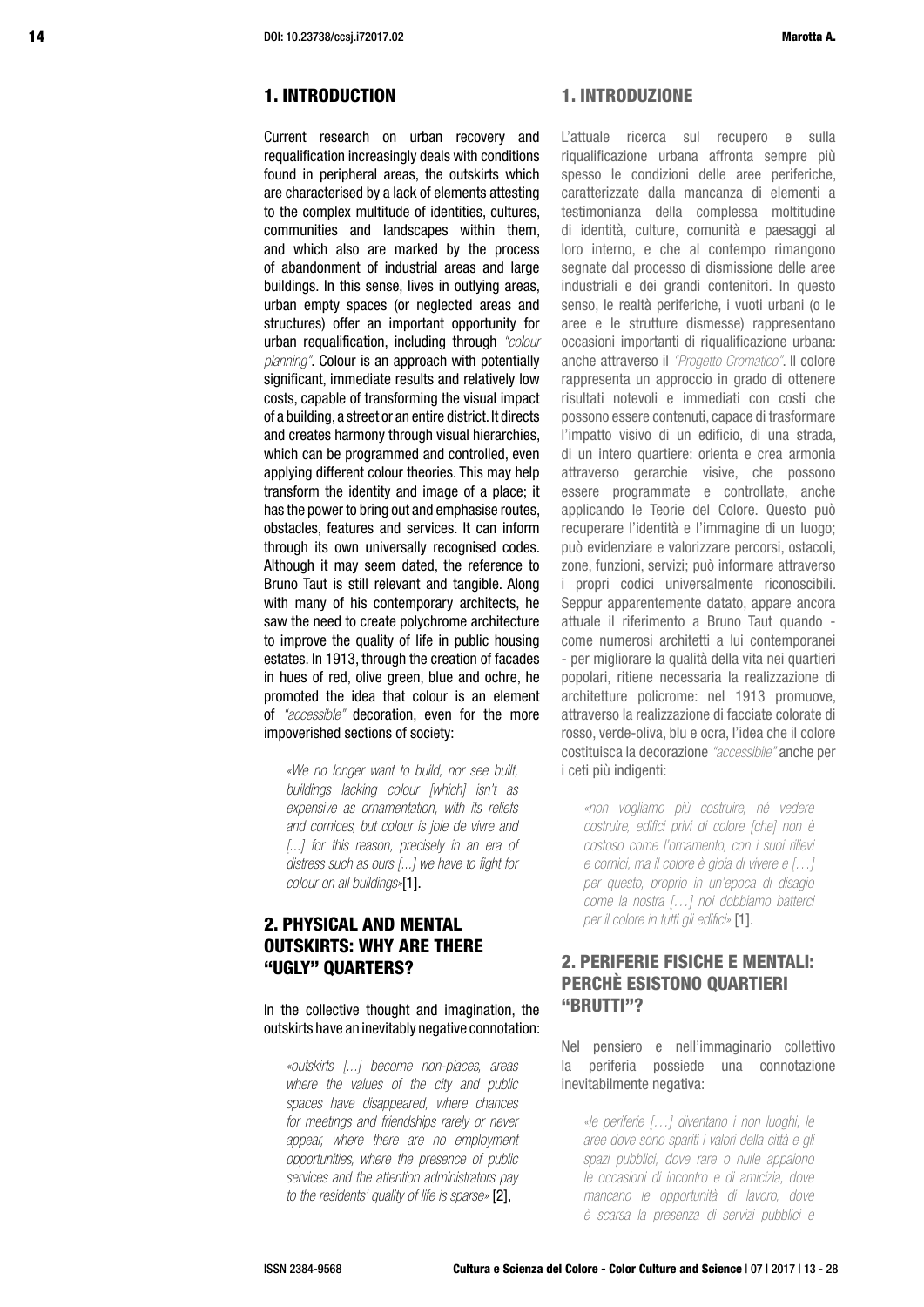#### and

*«the concept of outskirts is constantly associated to an image of decay, of the lack of infrastructure, of economic and cultural poverty. The picture which emerges is that of a highly problematic area of secondary importance with respect to central, more distinguished zones»* [3].

The common connotation of outskirts as border lands or boundary areas is reinforced, at times being true spaces of transition between city and hinterland. It is thus essential to give them back their urban character, that is

*«to build both urbs and civitas, remembering that often in them, new cultures and new forms of gathering are expressed, quick to evolve and ready to deteriorate, and that more than being a problem for the city, they often are a potential resource»* [4].

One of the main concerns regarding current urban policies is therefore the requalification of outskirts which have grown without any apparent criteria since WWII, progressively abandoned to neglect and ghetto-isation with problems of maintenance, road conditions, pollution, the need for a greater number of services, of

*l'attenzione degli amministratori per la qualità di vita degli abitanti»* [2];

#### e ancora

*«il concetto di periferia è comunemente associato ad una immagine di degrado, di mancanza di infrastrutture, di povertà economica e culturale. Il quadro che ne emerge è quello di un'area fortemente problematica e di secondaria importanza rispetto alle zone centrali qualificate»*[3].

Si conferma la comune connotazione delle periferie come aree di bordo, terre di confine, costituendo talvolta veri spazi di transizione tra città e territorio; risulta dunque fondamentale ridare loro caratteristiche urbane, ovvero

*«costruire insieme urbs e civitas, tenendo conto del fatto che spesso in esse si esprimono nuove culture e nuove forme di aggregazione, rapide nell'evolversi e pronte a degenerare e che oltre ad essere un problema per le città, spesso ne sono una risorsa potenziale»* [4].

Tra le principali preoccupazioni riguardo le politiche urbane attuali vi è quindi la riqualificazione delle periferie cresciute senza Figure 1 - Mario Sironi, *Paesaggio Urbano* (Periferia), 1921-22, oil on canvas, 60x77 cm. Private collection. From: C. Gian Ferrari (editor), *Mario Sironi, Paesaggi Urbani*, Mazzotta Edizioni, Milan 1998. Nearly one hundred years later, the image is still an expression of the state of abandon which many urban outskirts have been left in.

Figura 1 - 1921-22, Mario Sironi, *Paesaggio urbano* (Periferia).Olio su tela, cm 60x77. Collezione privata. In: C. Gian Ferrari (a cura di), *Mario Sironi, Paesaggi urbani*, Mazzotta edizioni, Milano 1998. A quasi cento anni di distanza, l'immagine vale ancora per esprimere lo stato di incuria in cui sono lasciate molte zone periferiche urbane.

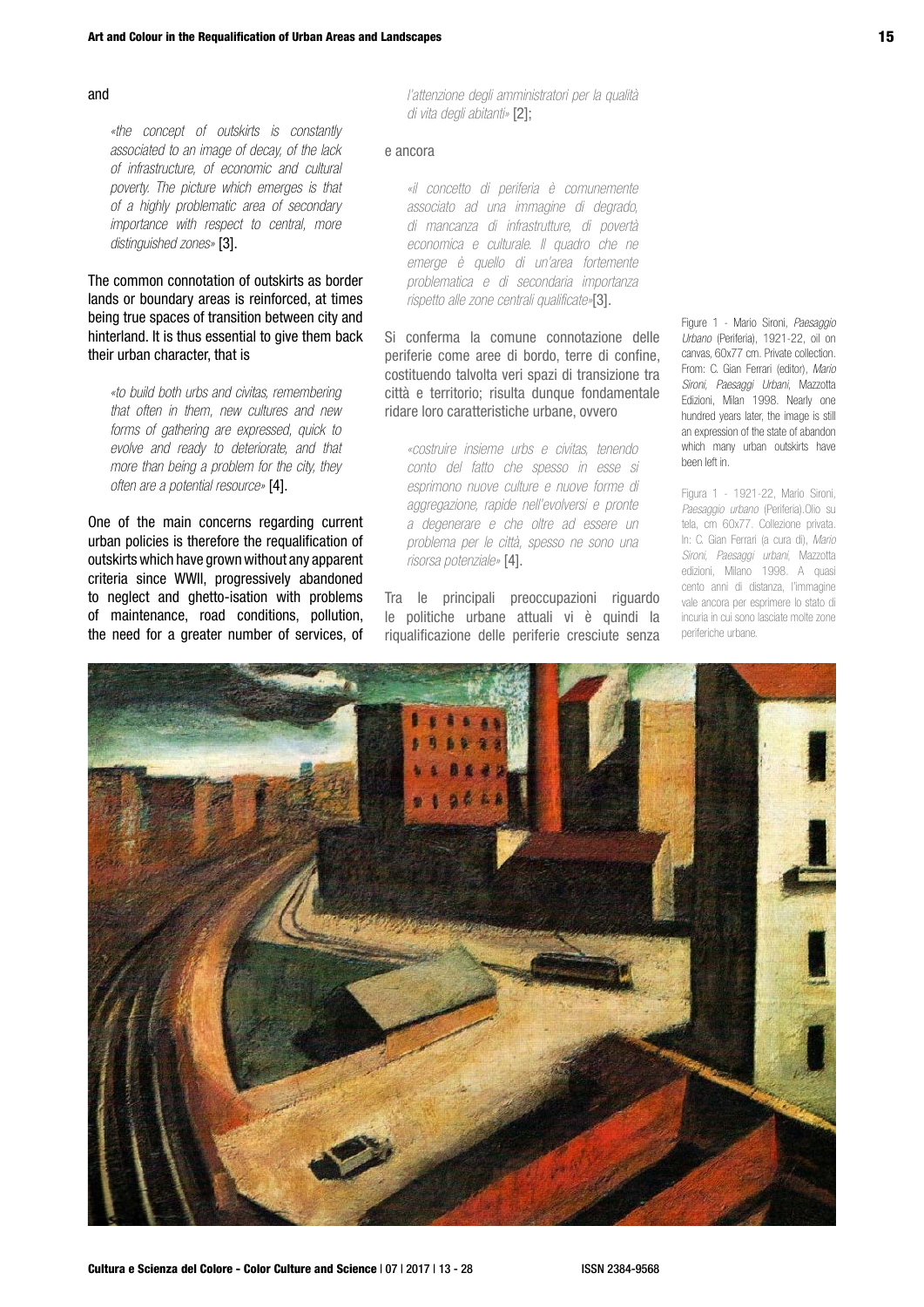meeting places of suitable public spaces and greater local identity, which for so long have been overlooked in favour of a rebirth of historic city centres. Renzo Piano believes it is necessary to take action in the outskirts in order to salvage them, encouraging integration, stratification and the safeguarding of history, attested by these same areas which for no reason must be transformed radically and abruptly through mere demolition:

*«outskirts are ugly and lacking in quality overall because they weren't built by the conditions of real lives being lived, which isn't created just by houses and shops. You need to have everything else, starting from green areas, schools, sports facilities, book stores and gardens »* [5].

The *"objects"* of architecture aren't enough: it is clear that quality also comes from the social dignity of the inhabitants (the residents), who should be given the highest levels of attention. Among the parameters well-suited for the relaunch of the outskirts, *"vision"*, including its chromatic connotations, is an essential tool in finding or uncovering the identity of a place: requalification is also a valuing of the image and the formal will through actions designed to pursue paradigms which relate to the concept of *"sustainable vision"* [6]. With respect to the guiding principles just mentioned, we can add others which were popular more recently, such as the removal of aesthetic prejudice in the evaluation of entire historic-artistic periods, or the reconsideration of the relationship between the good (the work of art) and its consumers. All this is complemented by a renewed awareness of the role played by perception (including visual perception) of the work, in relation to the complex vision and perception of its historical significance. According to more up-to-date and "aware" mentalities, works of art are thus no longer seen as a representation, but also an object which is used and perceived (at this point broadly understood), though obviously released from outdated, merely and purely visual positions [7]. Defining the word *"ugly"* means tackling a complex problem: /ugly/ often refers to that which is considered

*"unpleasant or repulsive, something which creates discomfort; unsuitable, something which goes against morality"*

and which often, in the history of architecture and art, is associated to the concepts of new and contemporary. For example, just think that when Renoir's *Nude in the Sun* was presented in 1875, it was considered *"ugly"* in addition to offensive. Today it is on display at the Musée d'Orsay. criteri apparenti a partire dal dopoguerra, progressivamente abbandonate al degrado, ghettizzate, con problemi di manutenzione, viabilità, inquinamento, necessità di un maggior numero di servizi, di luoghi di incontro, di spazi pubblici adeguati, di una maggiore identità locale, a lungo trascurate in favore della rinascita del centro storico. Renzo Piano ritiene necessario un intervento sulle periferie al fine di recuperarle alimentando l'integrazione, la stratificazione, la salvaguardia della storia, testimoniata dalle stesse zone, che per nessuna ragione devono essere trasformate radicalmente e repentinamente attraverso una mera demolizione:

*«le periferie sono brutte, senza qualità diffusa, perché non ci hanno costruito le condizioni della vera vita vissuta, che non si crea solo con case e negozi. Ci vuole tutto il resto, a incominciare dal verde, dalle scuole, dagli impianti sportivi, dalle librerie, dai giardini»* [5].

E non bastano solo gli *"oggetti"* di architettura: è evidente che la qualità è data anche dalla dignità sociale degli abitanti (dei residenti), ai quali va prestata la massima attenzione. Fra i parametri atti al rilancio delle periferie la *"Visione"*, compresa la sua connotazione cromatica, si conferma come strumento essenziale nel trovare o ritrovare l'identità dei luoghi: la riqualificazione vive anche come valorizzazione dell'immagine e della volontà formale, attraverso azioni volte a perseguire paradigmi legati al concetto di *"visione sostenibile"* [6]. Rispetto ai principi informatori ora ricordati, possono aggiungersene altri di più recente tendenza, come la rimozione del pregiudizio estetico nella valutazione di interi periodi storico-artistici; o la riconsiderazione del rapporto fra il bene (l'opera d'arte) e i suoi fruitori. Tutto ciò va completato dalla rinnovata consapevolezza del ruolo giocato dalla percezione (anche visiva) dell'opera, in relazione alla complessa visione e sensazione della sua storicità. Secondo atteggiamenti mentali più aggiornati e consapevoli, l'opera d'arte è vista dunque non più solo come rappresentazione ma anche oggetto di fruizione e di percezione (a questo punto ampiamente intesa), sebbene – com'è ovvio – sganciata da superate posizioni meramente purovisibiliste [7]. Definire la parola *"brutto"* equivale a confrontarsi con una problematica complessa: /brutto/ rimanda comunemente a ciò che viene definito

*"sgradevole, che non piace, che crea disagio, non adatto, che va contro la morale"*

spesso, nella storia dell'Architettura come dell'Arte, associato a concetti di nuovo e contemporaneo: a titolo esemplificativo,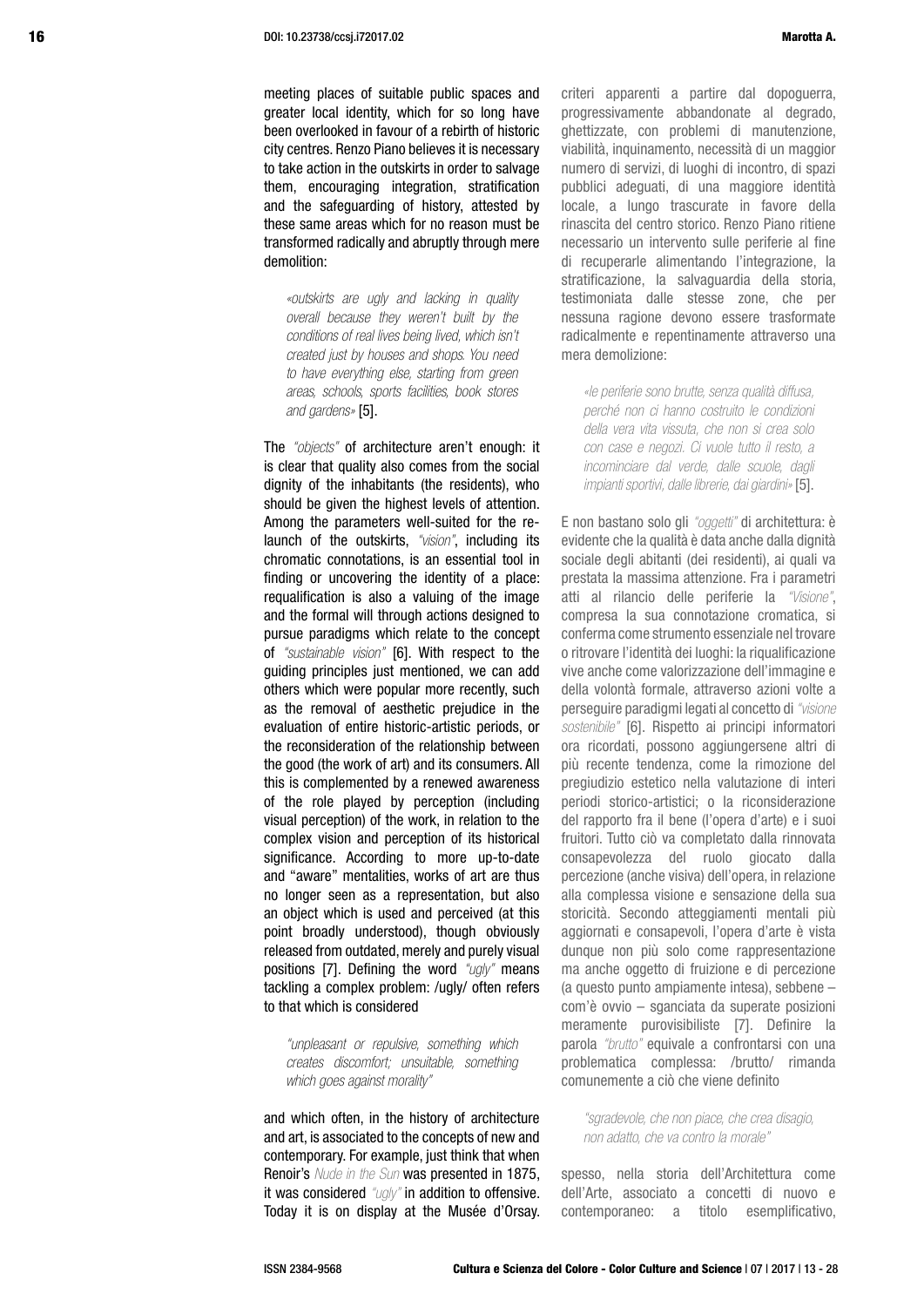Likewise, the Eiffel Tower, one of the most famous symbols of architecture and engineering in France, and even in Europe overall, at the time it was built (1887-1889) aroused intense controversy among the population and members of the Parisian artistic-cultural elite.

Yet, if it's true that the concept of *"ugly"* is conditioned by many factors (culture, customs, tradition, historical and environmental context, taste, etc) and if we consider that this possible definition is often associated to the word *"discomfort*", then the adjective *"ugly"* can still be widely used (in architecture and urban planning specifically) without entering into subjective aesthetic judgements, but as objective facts, not due to the lack of information or of culture, but for explicit, real reasons linked to objective criteria of congruity [8]. If we then look to the urban sprawl which Salvatore Settis speaks of, the need to free the outskirts from the negative connotations which come with it takes on priority importance.

*«By now, nearly a quarter of the population and production activities are located in areas of urban sprawl, a new distressing form of the Italian landscape [...] increasingly similar to a single, disorganised conurbation which grows by some sort of spontaneous propagation. It is thus increasingly true that the urbis form has burst. Its indefinite expansion nullifies not only the borders, but also the centre. In the new suburban landscape, the space which remains between the clusters loses its character as a filter and takes on that of a no man's land»* [9].

So, do the outskirts have (or can they have) visual characteristics all of their own? If so, what are they? It seems evidently clear that one of the most relevant missions relates to the connection and interaction between the centre and the outskirts: there is only one city, composed of internal quarters, without any of them being the *"best"* or the *"prettiest"*. The disorder and the eyesore of modern neighbourhoods and the outskirts also have one sad characteristic: eternity. The clusters along the periphery leave their mark on the land for a long time, if not indefinitely. Only recently has the possibility of demolishing the worst abominations been considered, and often only in the most highly prized panoramic areas. It thus has become urgent, even for the perceptive and psychological wellbeing of those who live in these areas, to think of their requalification, including aesthetically [10]. In reference to the requalification of visual qualities, a useful aid for their planning comes from the so-called *"correspondence by analogy"*, in which *"knowledge"* based on shared rules corresponds to the visual component. In this type of visual model,

ricordiamo che *Nudo al sole* di Renoir quando fu realizzato - nel 1875 - fu considerato *"brutto"*, oltre che offensivo: oggi è una delle opere esposte al Musée d'Orsay; la *Tour Eiffel*, uno dei simboli architettonici e ingegneristici più celebri in Francia, e più in generale in Europa, all'epoca della sua realizzazione (1887-1889) suscitò forti polemiche tra la popolazione e tra i membri dell'*élite* artistico-culturale parigina. Tuttavia, se è vero che il concetto di brutto risulta condizionato da molteplici fattori (cultura, abitudine, tradizione, contesto storico e ambientale, gusto o altri) se si considera che questa possibile definizione viene frequentemente associata alla parola *"disagio"*, allora l'aggettivo *"brutto"* può essere ancora largamente utilizzato (in architettura e urbanistica nello specifico), senza entrare in giudizi estetici di merito soggettivo, ma fatti oggettivi, non per mancanza di informazioni o cultura, ma per motivi espliciti e reali, legati a oggettivi criteri di congruenza [8]. Se ci si riferisce allo urban sprawl di cui parla Salvatore Settis, l'esigenza di liberare la periferia dalle connotazioni negative che porta con sé assume una importanza prioritaria:

*«ormai circa un quarto della popolazione e delle attività produttive sono insediati in aree caratterizzate da Urban Sprawl, nuova desolante forma del paesaggio italiano […] sempre più simile a una sola, disordinata conurbazione che cresce per una sorta di propagazione spontanea. È dunque sempre più vero che la forma urbis è scoppiata. La sua espansione indefinita ne vanifica non solo i confini, ma anche il centro. Nel nuovo paesaggio di suburbi, lo spazio restante tra gli agglomerati perde il carattere di filtro e assume quello di terra di nessuno»* [9].

Allora, la periferia ha (potrebbe avere) caratteri visivi suoi propri? E quali potrebbero essere? Appare evidente che una delle mission più rilevanti riguarda la connessione e interazione fra centro e periferia: la città è una sola, composta al suo interno da quartieri, senza che debbano esisterne di migliori, o di più *"belli"*. Il disordine e la bruttura dei moderni quartieri e delle periferie hanno inoltre una triste caratteristica: l'eternità. Gli agglomerati periferici segneranno infatti il territorio per lungo tempo, se non indefinitamente. Solo da poco si è considerata la possibilità di demolire i peggiori obbrobri, spesso soltanto nelle zone paesaggistiche di maggior pregio. È quindi diventato urgente, anche per il benessere percettivo e psicologico di chi abita in queste aree, pensare a una loro riqualificazione, anche visiva [10]. In riferimento alla riqualificazione dei caratteri visivi, un utile ausilio per la loro progettazione proviene dalle cosiddette *"corrispondenze per analogia"*, in cui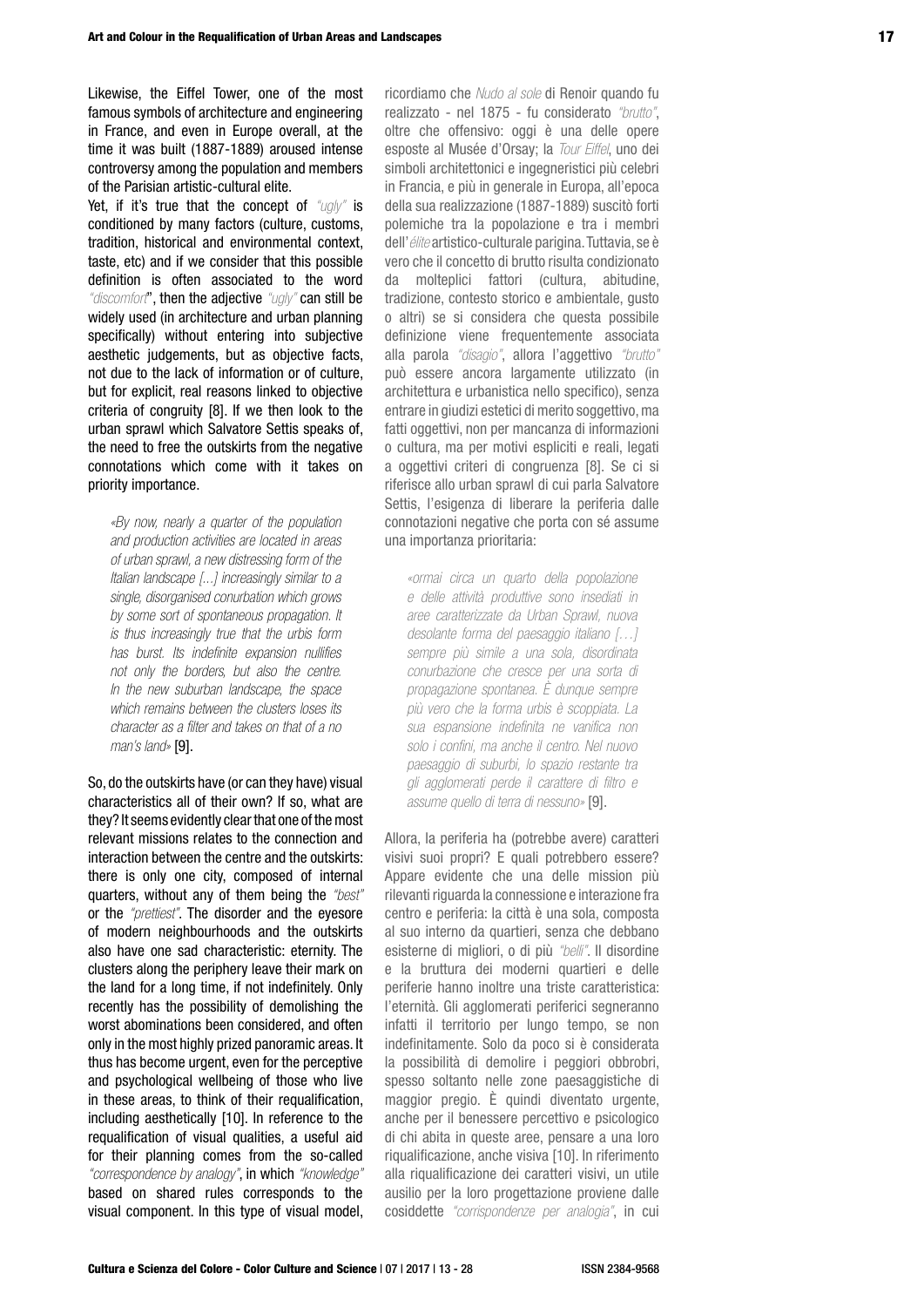the communicative limit, as Legrenzi indicates, is the level of knowledge of those who should know how to interpret the model itself, according to conventions which are established and shared as needed:

*«the secret is in the way the known is translated into the represented»* [11].

In this sense, art and colour, operating by their own nature through analogies consolidated in the collective imagination are essential tools for effective communication aimed at requalifying that which exists. And that is true in specific knowledge, distilled even by Comparative Colour Theories [13].

## 3. ART AND COLOUR: TOOLS FOR URBAN REQUALIFICATION

As pointed out in other fields [12], each time the topic of colour is discussed, phenomenological complexity is brought up again, both in physiological and psycho-sensory terms and in cultural and symbolical terms. Similarly, a number of questions continue to arise: What are the criteria, the procedures of the phenomenon of chromatic expression for analysis and planning? And still, in the present, specific context, how can we not renew the same questions in regard to those in the context of the outskirts? And what are the possible ties with the theories (and related practices) which have arisen and matured up to this point? From the theory to the practice, it has been confirmed multiple times that *"colour theory"* boasts ancient roots which, starting from Greek and Roman antiquity reaches up to the present day, passing through still-relevant experiences such as the Bauhaus and movements influenced by it [13]. Today, research on urban recovery and requalification tackles the topic of the conditions in outlying areas which lack elements which can testify to the complex succession of identity, culture, community and landscape, and which recently have undergone the process of dismantling industrial areas.

It is precisely in this sense that the outskirts, empty urban lots or decommissioned areas are important opportunities for urban requalification through *"Colour Planning"*. If used in an appropriate way, colour can be a tool for requalification, and also a means of recognising services, hubs of attraction, urban participation on various levels, such as a strategy for urban communication. Colour is a way to easily give new meaning to architecture: polychromy becomes *"decoration"*  (in every sense, meaning both *"an honour"*  and *"ornamentation"*) and places the building in a special relationship with the context [14]. Dealing with colour means tackling a difficult to manage complexity. It has been highlighted how alla componente visiva corrisponde un *"sapere"*  basato su regole condivise. In questa tipologia di modelli visivi il limite comunicativo – come indica Legrenzi – è costituito dal livello di conoscenza proprio di chi deve sapere interpretare il modello stesso, secondo convenzioni di volta in volta stabilite e condivise:

*«il segreto consiste nel modo di tradurre il conosciuto nel rappresentato»* [11].

In questo senso l'arte e il colore, operando per loro stessa natura attraverso analogie consolidate nell'immaginario collettivo, rappresentano strumenti fondamentali per una comunicazione efficace e finalizzata alla riqualificazione dell'esistente. E ciò vale nel sapere specifico, distillato anche dalle Teorie Comparate del Colore [13].

## 3. ARTE E COLORE: STRUMENTI PER LA RIQUALIFICAZIONE DELLA CITTÀ

Come rilevato per altri ambiti [12], puntualmente, ogni volta che si riprende il tema del colore, se ne ripropone la complessità fenomenologica, vuoi in termini fisiologici e psicosensoriali, vuoi in quelli culturali e simbolici. Così come si ripresenta la questione: quali i criteri, le procedure del fenomeno espressivo cromatico per l'analisi e il progetto? E ancora, nel presente, specifico contesto come non rinnovare le stesse istanze a proposito di quelle proprie nel contesto delle periferie? E quali i possibili legami con le teorie (e relative prassi) sinora nate e maturate? Si è più volte confermato, dalla teoria alla prassi che il *"pensiero cromatico"* vanta radici antiche le quali, partendo dall'antichità greca e romana giungono fino a noi, passando da esperienze ancora attuali come quella del Bauhaus e dei movimenti da questa influenzati [13]. La ricerca sul recupero e sulla riqualificazione urbana affronta oggi il tema delle condizioni delle aree periferiche che mancano di elementi in grado di testimoniare il complesso susseguirsi di identità, culture, comunità e paesaggi, e che hanno recentemente vissuto il processo di dismissione delle aree industriali. Proprio in questo senso, le realtà periferiche, i vuoti urbani o le aree dismesse rappresentano occasioni importanti di riqualificazione urbana attraverso il *"Progetto Colore"*. Se usato in maniera appropriata il colore può essere strumento di riqualificazione ma anche un mezzo per la riconoscibilità dei servizi, poli di attrazione, presenze urbane a vari livelli, come strategia di comunicazione urbana. Il colore è uno degli elementi che più facilmente può attribuire un nuovo significato all'architettura: la policromia diventa *"decoro"*  (in tutti i sensi) e pone l'edificio in rapporto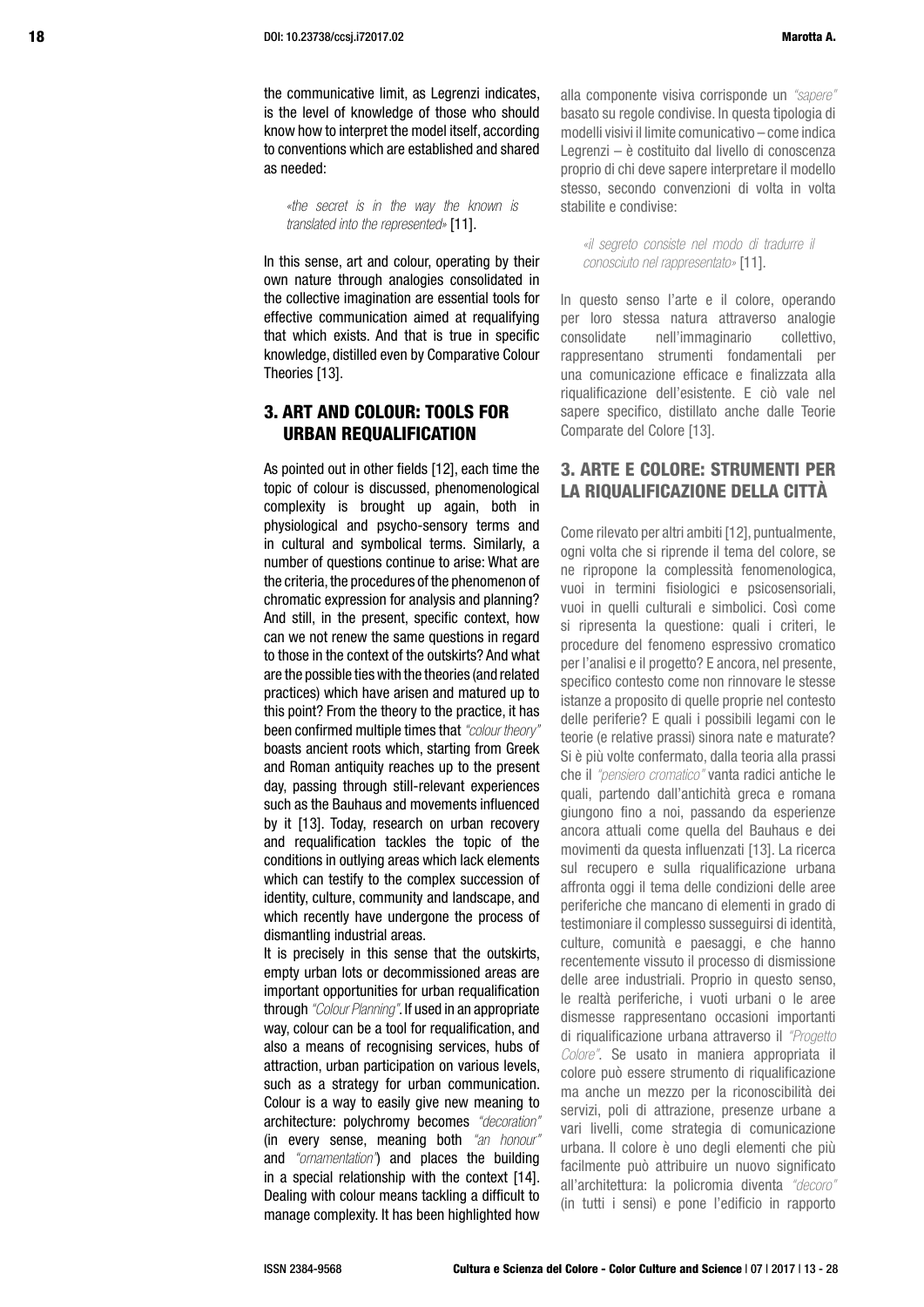*«dealing with colour in this way, that is, keeping it separate from that which generates it, we run the risk of observing only the phenomenal side of things, their surfaces, that which appears immediately in front of our eyes; we thus succumb to the trick of that which our sensory organs present to us, losing sight of the complex reality of things»* [15].

An example of how colour is capable of transforming a city, requalifying it and giving it individuality is in Tirana, Albania [16], which was entirely renewed thanks to the work of mayor and artist Edi Rama. After years of chaotic building, Tirana was reborn from its greyness thanks to a plan set up by the mayor/artist. To mitigate the intense perceptive impact created by Soviet-era building complexes in reinforced concrete, Rama ordered an artistic intervention of his own design but with the approval of and in close collaboration with the population, which used building facades as canvases, as means of communication in order to minimise social imbalances and improve the quality of life, presenting streets as galleries of artwork and green sculptures. This intervention has kicked off a series of initiatives, such as *I Love to Play*, designed to create new public spaces for the community, converting spaces into sports pitches, demolishing illegal buildings, creating a park and new structures, which has led to the complete rebirth of the capital [17].

Colour and art, along with more defined, precise and identifiable visual characteristics, bring emotional content which is more difficult to determine but which contributes substantially in the process of involvement and participation in urban regeneration. In some of the most wellknown studies relating to the emotional content of colours, many psychologists (including Rorschach, Lüscher and Frieling) and colour experts (such as Faber Birren) have analysed the chromatic preferences of individuals to

privilegiato con il contesto [14]. Trattare di colore equivale ad affrontare una complessità di difficile gestione. È stato messo in luce come

*«affrontando in questo modo il colore, tenendolo cioè separato da ciò che lo genera, corriamo il rischio di osservare solo l'aspetto fenomenico delle cose, la loro superficie, quello che appare immediatamente al nostro sguardo; incorriamo cioè nell'inganno di ciò che i nostri organi di senso ci presentano, perdendo di fatto la realtà complessa delle cose»* [15].

Un esempio di come il colore possa avere la capacità di trasformare una città, riqualificandola e donandole individualità è Tirana, in Albania [16], totalmente rigenerata grazie all'azione del sindaco e artista Edi Rama. Tirana, dopo anni di disordine edilizio, è rinata dal proprio grigiore proprio grazie a un piano del colore indetto dal sindaco/artista, che ha promosso - al fine di mitigare il forte impatto percettivo dato dai complessi edilizi in cemento armato di epoca sovietica - un intervento artistico fatto di propria mano ma in accordo e collaborazione stretta con la popolazione, che ha visto l'uso delle facciate degli edifici come tele, e mezzi di comunicazione al fine di ridurre gli squilibri sociali e migliorare la qualità della vita, le strade come gallerie di opere e sculture verdi. Questo intervento ha dato il via ad una serie di iniziative, come *I Love to Play*, progetto con lo scopo di creare nuovi spazi pubblici per la comunità, convertendo spazi di risulta in campi sportivi, demolendo edifici abusivi, realizzando un parco e di nuovi edifici, che hanno portato alla completa rinascita della capitale [17].

Il Colore e l'Arte, unitamente a più definiti precisi e individuabili caratteri visivi, portano con sé contenuti emozionali di più difficile determinazione, ma che contribuiscono sensibilmente nel processo di coinvolgimento e partecipazione proprio della rigenerazione

Figure 2 - A few colourful facades in Tirana, from (http://sardarch. wordpress.com/2009/09/24/tiranaarcobaleno-dall%E2%80%99est/).

Figura 2 - Alcune facciate colorate a Tirana, in (http://sardarch.wordpress. com/2009/09/24/tirana-arcobalenodall%E2%80%99est/)

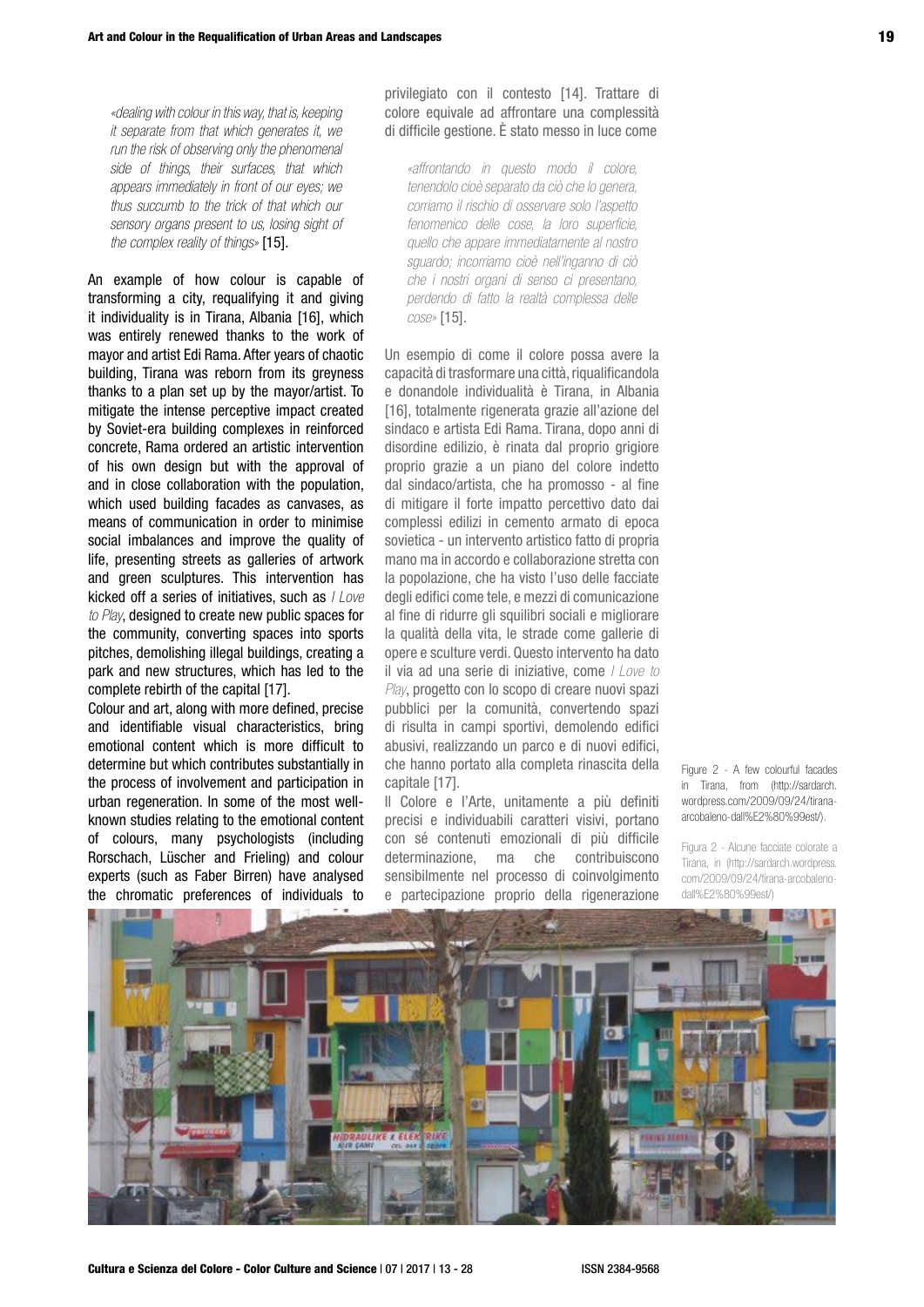understand one's personality and psychological profile, making them true tools for psychological analysis, identifying in colour the translation of recurring symbols and meanings in the generalised definition of each cultural heritage. Equal to colour, art (if experienced with awareness and in a *"participatory"* way) is a tool for social and urban requalification, after having seen an evolution of its understanding, as is true of everything which it is related to it: from the idea of *"usability"* by the public, of space, of exhibition. Currently, to be considered as such, art no longer needs to be confined to museums and galleries, but can be outdoors in an urban environment or a landscape. More specifically, in the urban panorama of the outskirts, it must be consistent with the more complex structures, both functional and visual. Today, there is a change in the concept of *"art"*, in the idea of its use or the ability to be enjoyed by the public, of space, of exhibition. Starting in the Sixties, art progressively moved out of museums and galleries to appear on streets, squares, buildings, undergrounds, gardens, and public toilets, becoming *public art* made of installations, large open-air sculptures [18]. Thanks to the spread and gradual acceptance of the phenomenon of graffiti, today street art (even if on different qualitative levels) has fully entered into urban art, helping activate often positive effects on the requalification of quarters or simple buildings which are anonymous or even decaying. The city, when understood in this way, becomes the very location for artistic production in all its effects, a laboratory, a canvas, a platform. Outskirts are particularly suited to this role. If for central areas the use of urban art has the purpose of attracting tourists, the return of images of the city, the question becomes diverse and more complex when speaking about the outskirts, especially if in a state of disrepair and decay [8]. Public investment aimed at promoting urban art can be a first step towards requalification, both social and physical, of the outskirts:

*"It creates a sense of belonging, revitalises the urban reality, reinforces civic pride, regenerates a community and reduces vandalism"* [19].

 If one tries to draw a map of the spaces in which public art is most widely spread, places emerge as meeting hubs and locales, or crossroads: interstitial, abandoned places, where art comes to occupy the traumatic story of that which *"has remained"*. In these forgotten and *"prohibited"*  areas in particular, art can be expressed most purely, in opposition to an urban dystopia made of alienation and disinterest [20]. In the 1980s, Bologna and Turin were the first cities in Italy to invest in the requalification and reuse of the urbana. Tra più noti studi relativi il contenuto emozionale dei colori, molti psicologi, tra cui Rorschach, Lüscher e Frieling, e studiosi del colore, come Faber Birren, analizzano le preferenze cromatiche del singolo individuo per comprenderne la personalità e il profilo psicologico, rendendole dei veri e propri strumenti per la diagnosi psicologica, identificando nel colore la traduzione di simbolismi e significati ricorrenti nell'accezione generalizzata di ciascun patrimonio culturale. Al pari del Colore, l'Arte si conferma – se vissuta consapevolmente e in maniera *"partecipata"* strumento di riqualificazione sociale e urbana. dopo aver visto una evoluzione della sua concezione, così come di tutto ciò che a essa è correlata: dall'idea di fruibilità da parte di un pubblico, di spazio, di esposizione. Attualmente, per essere tale, l'Arte non ha più bisogno di essere confinata in musei o gallerie, ma può essere collocata all'aperto in una dimensione urbana o paesaggistica: più specificamente, nel paesaggio urbano di periferia, in coerenza con le più complesse strutture, funzionali e visive. Al giorno d'oggi, si rileva una modifica del concetto di arte, dell'idea di fruibilità da parte di un pubblico, di spazio, di esposizione: a partire dagli anni Sessanta l'arte si è progressivamente spostata da musei e gallerie per raggiungere strade, piazze, edifici, metropolitane, giardini, bagni pubblici, diventando *public art*, fatta di installazioni, grandi sculture all'aperto [18]. Grazie alla diffusione e progressiva accettazione del fenomeno del graffitismo, oggi la *Street Art*  (sia pure a diversi livelli qualitativi) è entrata a pieno titolo all'interno dell'arte urbana, contribuendo a innescare effetti spesso positivi sulla riqualificazione di quartieri - o semplici edifici - anonimi o addirittura degradati. La città, così concepita, costituisce essa stessa luogo di produzione artistica a tutti gli effetti, un laboratorio, una tela, una piattaforma, ed in particolare la periferia si è prestata a questo ruolo; infatti se per le aree centrali l'uso di arte urbana ha lo scopo di attrarre turisti, di ritorno di immagine della città, diversa e più complessa è la questione quando si parla di aree periferiche, in particolar modo se degradate [8].L'investimento pubblico volto a promuovere l'arte urbana può rappresentare il primo passo verso una riqualificazione – sociale, oltre che fisica – delle periferie:

*«crea senso di appartenenza, rivitalizza la realtà urbana, rafforza l'orgoglio civico, rigenera una comunità, riduce il vandalismo»*  [19].

Se si prova a fare una cartografia degli spazi in cui l'arte pubblica è maggiormente diffusa, emergono luoghi nodali come ritrovi e locali,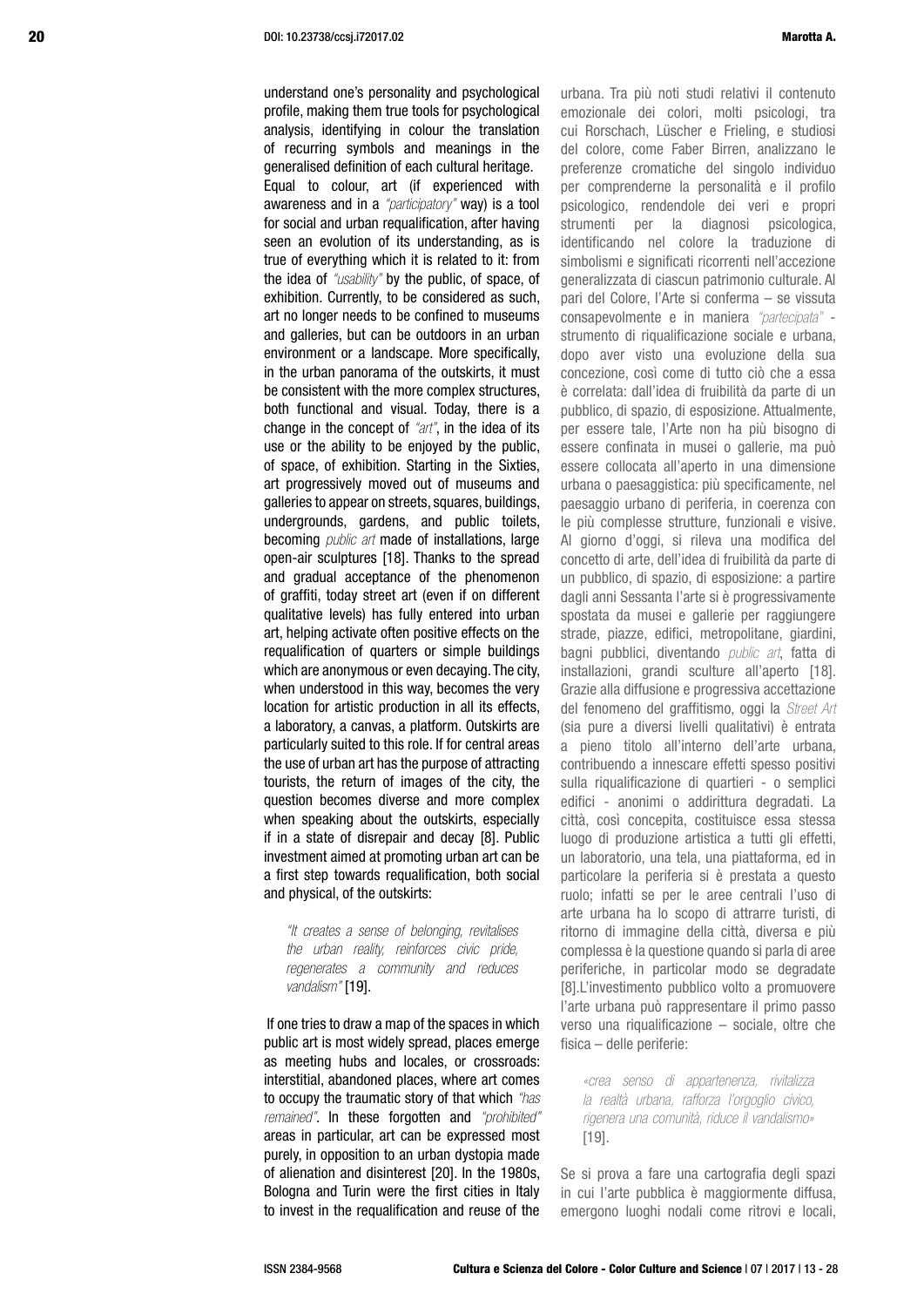peripheral areas through urban art, followed by Milan [18].

## 4. ART AND COLOUR: THE STARS

Among the brightest stars of contemporary urban art is Banksy, an English artist and one of the biggest promoters of *Street Art* [21]. His pieces, often messages and representations with immediate features, almost silhouettes, with a critical-satirical and political commentary, are made with the *stencil* technique. The artist creates dialogue through the urban reality, rejecting any sense of belonging to a gallery, to a movement or *social network*, precisely with the goal of maintaining the freedom of his art, so much so that it is often called *Guerrilla art*.

Another example of street art with a high level of ironic content is that of Blu, the pseudonym of an artist from Bologna, who appeared on the art scene in 1999. At first, his pictorial practice, despite having original stylistic elements from the start, was linked to the use of spray paint, the standard medium of more traditional graffiti *writing*. Around 2001 Blu began working in tempera, using extendable paint rollers in order to drastically enlarge the subjects represented and give them greater visibility and communicative impact. His art became so well known that in 2011 England's *The Guardian* newspaper listed him among one of the ten best *street artists* active today [8]. The mixing of architectural and figurative elements as a means of communicating is of particular interest, moving towards a tradition of the known, in the representation which is discussed in the abovementioned quote from Legrenzi.

The work of Fabrizio Visone, an artist from Turin, also has strong communicative value and a knowing use of contrasting colour. Visone graduated from the *Renato Cottini* Fine Arts High School and then earned his diploma in painting from the Accademia Albertina, both in Turin. His work is mostly figurative and generally on

oppure crocevia; luoghi interstiziali, abbandonati, dove l'arte viene a occupare la traumatica storia di quel che *"è rimasto"*. Particolarmente in queste aree dimenticate e *"proibite"*, l'arte può esprimersi nel modo più puro, in contrapposizione a una distopia urbana fatta di alienazione e disaffezione [20]. Furono Bologna e Torino, negli anni ottanta del Novecento, le prime città in Italia ad investire nella riqualificazione e riutilizzazione dei sobborghi tramite l'arte urbana, seguite da Milano [18].

## 4. ARTE E COLORE: I PROTAGONISTI

Fra i maggiori protagonisti dell'arte urbana nella contemporaneità, vi è Bansky, artista inglese, uno dei maggiori esponenti della *Street Art* [21]. Le sue opere - messaggi e raffigurazioni dal tratto immediato, quasi silhouette, a sfondo polemico-satirico e politico - sono realizzate tramite la tecnica dello *stencil*. L'artista cerca di dialogare attraverso la realtà urbana, rifiuta ogni appartenenza a gallerie, movimenti o *social network*, proprio al fine di mantenere libera la propria arte, tanto da far sì che questa sia stata definita *Guerrilla art*. Un'ulteriore declinazione della *Street Art* ad alto contenuto ironico è data da Blu, pseudonimo di un artista bolognese, presente sulla scena artistica dal 1999. Inizialmente la sua pratica pittorica, pur esprimendo fin da subito elementi di originalità stilistica, era legata all'uso della bomboletta spray, strumento tipico del *writing* tradizionale. Già a partire dal 2001 le opere di Blu iniziano ad essere eseguite con vernici a tempera e con l'uso di rulli montati su bastoni telescopici in modo da ingrandire notevolmente i soggetti raffigurati dandogli maggior visibilità e efficacia comunicativa, tanto che nel 2011 il giornale britannico *"The Guardian"* l'ha segnalato come uno dei dieci migliori *street artist* oggi attivi [8]. Particolarmente significativa risulta la contaminazione fra elementi architettonici e figurativi a per comunicare, verso una traduzione del conosciuto, nel rappresentato di cui parla il



Figure 3 - Banksy, The girl letting go of a heart-shaped balloon is one of the artist's most famous works. From (http://bit.ly/2s4a8OD).

Figura 3 - Bansky, La bambina che lascia volare un palloncino a forma di cuore è tra le opere più celebri dell'artista. In (http://bit.ly/2s4a8OD).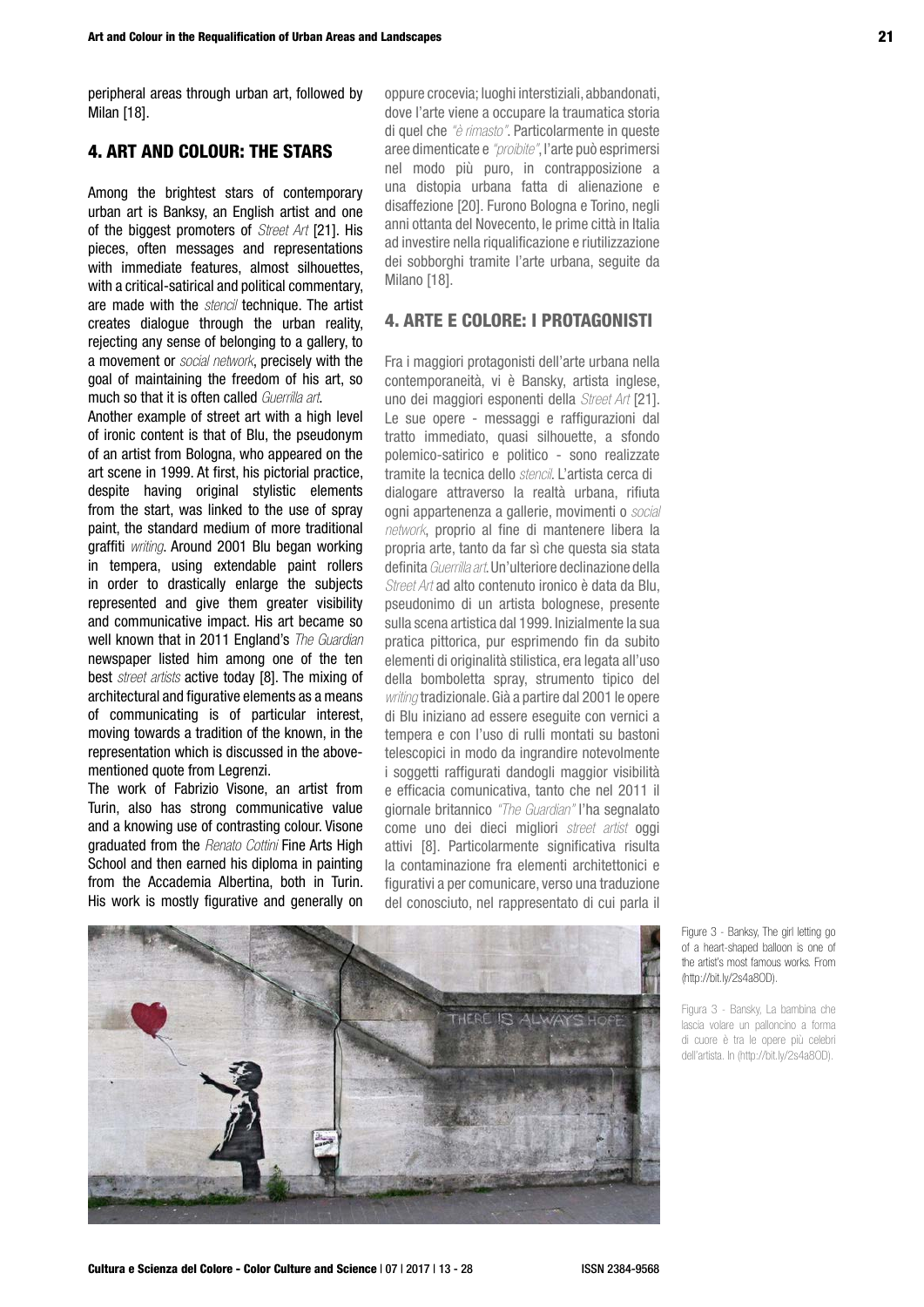

Figure 4 - A Blu and Os Gemeos' large mural painted in 2010 on a building in Lisbon. (http://blublu.org/)

Figura 4 - BLU, 2010, Blu in collaborazione con Os Gemeos realizza un grande murales su un palazzo di Lisbona. (http://blublu.  $or\alpha$ ).

> canvas, yet he also paints large-scale murals in which, like in his *Medusa anamorph*, painting and architecture become one, generating an *"additional"* spatial relationship, capable of creating special visual relationships depending on the position of the observer.

> Beyond Italy, the topic of planning with art and colour design, in connection to anamorphic applications, offers interesting solutions for *"sustainable"* urban requalification. One valid example of this is the work of Julian Beever, an English artist who splits his time between England, France, Belgium, Germany, America and Australia. His work stands out because it is anamorphic, with compositions which can establish a relationship of direct interaction directed by the observer through the expert combination of colour, light and perspective [30]. His is a possible example to explore further. From the above considerations, just as from the experiences presented, we can see how extremely common the use of architectural

già citato Legrenzi.

Un artista torinese caratterizzato da una forte valenza comunicativa e da un sapiente utilizzo di contrasti cromatici a questo scopo è Fabrizio Visone, artista torinese, diplomato presso il Liceo Artistico *"Renato Cottini"* di Torino e Laureato in Pittura presso l'Accademia Albertina di Torino. Le sue opere sono soprattutto rappresentazioni figurative, per lo più su tela; ma l'artista realizza anche murales, in cui – come nell'opera *Medusa anamorph* - pittura e architettura si compenetrano, generando una spazialità *"altra"*, capace di creare rapporti visivi privilegiati a seconda della posizione dell'osservatore. In ambito internazionale, il tema del progetto di arte e colore, in connessione con applicazioni di anamorfosi, ha proposto interessanti soluzioni per una riqualificazione urbana *"sostenibile"*. Un valido esempio è rappresentato da Julian Beever, artista inglese operante tra Inghilterra, Francia, Belgio, Germania, America, Australia. La particolarità delle sue opere risiede nelle sue

Figure 5 - Fabrizio Visone, murals at the factory in Via Foggia, Turin, a project for Urbe Rigenerazione Urbana, 2011; murals made for a street art festival in 2011 in Campobasso; (www.fabriziovisone. com)

Figura 5 - Fabrizio Visone, murales realizzato alla fabbrica di via Foggia, Torino, progetto Urbe Rigenerazione Urbana, 2011 – murales realizzato al Street art Festival 2011 di Campobasso; (www.fabriziovisone. com).

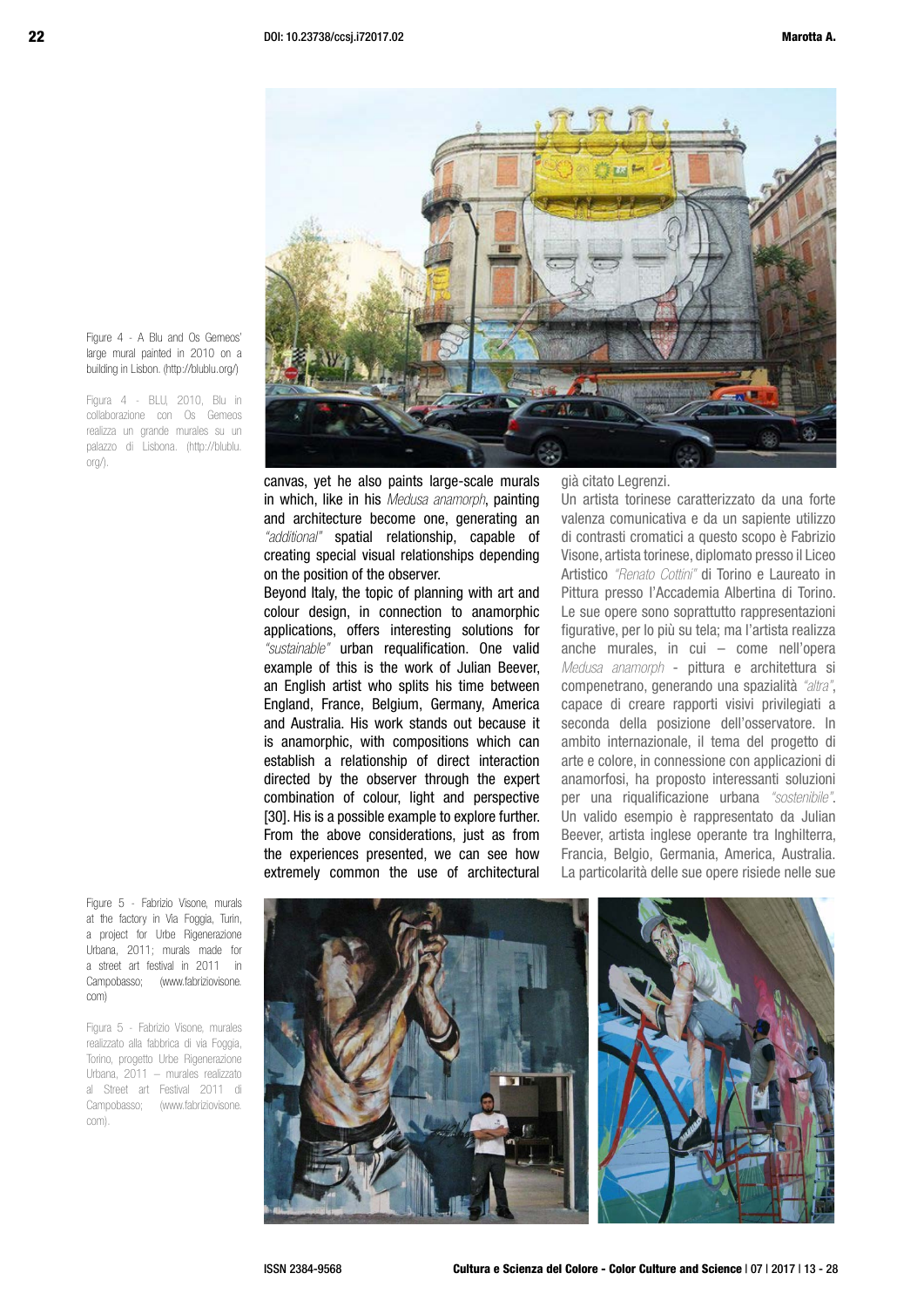

space is today for the purpose of communication. Within this vision, appropriated *"urban furnishings"* become tools to requalify and add character to a space, even making the very space become a work of urban art which can act as a catalyst, no longer a simple decorative element. The work of *Mount Fuji Architects Studio* and Knowhow Shop LA is a good example of the potential of architecture, of urban enhancement and of colour, especially if combined with precise knowledge of visual communication and with an understanding of disciplines which relate to theories about colour.

## 5. A CONCEPT DESIGN TO REVIVE THE FALCHERA QUARTER IN TURIN

In the course of surveys carried out within the *"Polychromy"* group at the Polytechnic University of Turin, coordinated by the author, we present, at this office, a meta-planning experiment being

composizioni anamorfiche, in grado di stabilire un rapporto di interazione diretta da parte degli osservatori attraverso la combinazione consapevole di colore, luce e prospettiva [30]. Un possibile esempio da riprendere.

Dalle considerazioni su esposte – così come dalle esperienze presentate – emerge come sia estremamente in uso oggi utilizzare lo spazio architettonico con finalità comunicative: in questa visione, un appropriato arredo urbano diviene strumento di riqualificazione e caratterizzazione di uno spazio, arrivando a costituire esso stesso un'opera d'arte urbana, in grado di fungere da catalizzatore e non costituendo solo più elemento di decoro. Le realizzazioni di *Mount Fuji Architects Studio* e *Knowhow Shop LA*, esemplificano bene le potenzialità dell'Architettura, dell'arredo urbano e del Colore, specie se combinati con conoscenze proprie della Comunicazione Visiva e con saperi disciplinari afferenti alle Teorie del Colore.

Figure 6 - Left: Ninja1 and Mach505 of Truly Design, *Medusa*, anamorphic mural made for the factory in Via Foggia, Turin, for the URBE Rigenerazione Urbana project in 2011, http://www.truly-design.com; Right: Massimiliano Petrone + Truly Design, mural for a street art festival, Campobasso, 2011, http://www. myspace.com/atelierpetrone

Figura 6 - Da sinistra verso destra: Truly Design, *Medusa*, anamorph - Ninja1 and Mach505- murales realizzato alla fabbrica di via Foggia, Torino, progetto Urbe Rigenerazione Urbana, 2011, http://www.trulydesign.com; Massimiliano Petrone + Truly Design, Murales realizzato per lo Street art Festival, Campobasso, 2011, (http://www.myspace.com/ atelierpetrone).

Figura 7 - From left to right: Julian Beever, Push the boat out and White Water Rafting, a few applications of anamorphosis in street art, from (http://www.julianbeever.net)

Figure 7 - Da sinistra verso destra: Julian Beever, Push the boat out e White water rafting, alcune applicazioni dell'anamorfosi alla street art, in (http://www.julianbeever.net)

Figura 8 - Left: Mount Fuji Architects Studio, In Flakes. street furniture. Towada, from (http:// officinemarcovaldo.blogspot.com/ search/label/arredo%2Ourbano); Right: Knowhow Shop LA, Comb Bike Rack, Roanoke, Virginia, (http:// officinemarcovaldo.blogspot.com/ search/label/arredo%2Ourbano)

Figure 8 - Da sinistra verso destra: Mount Fuji Architects Studio. in flakes. street furniture. Towada, in (http:// officinemarcovaldo.blogspot.com/ search/label/arredo%20urbano); Knowhow Shop LA, Hairy baking, Roanoke (http://officinemarcovaldo. blogspot.com/search/label/ arredo%20urbano)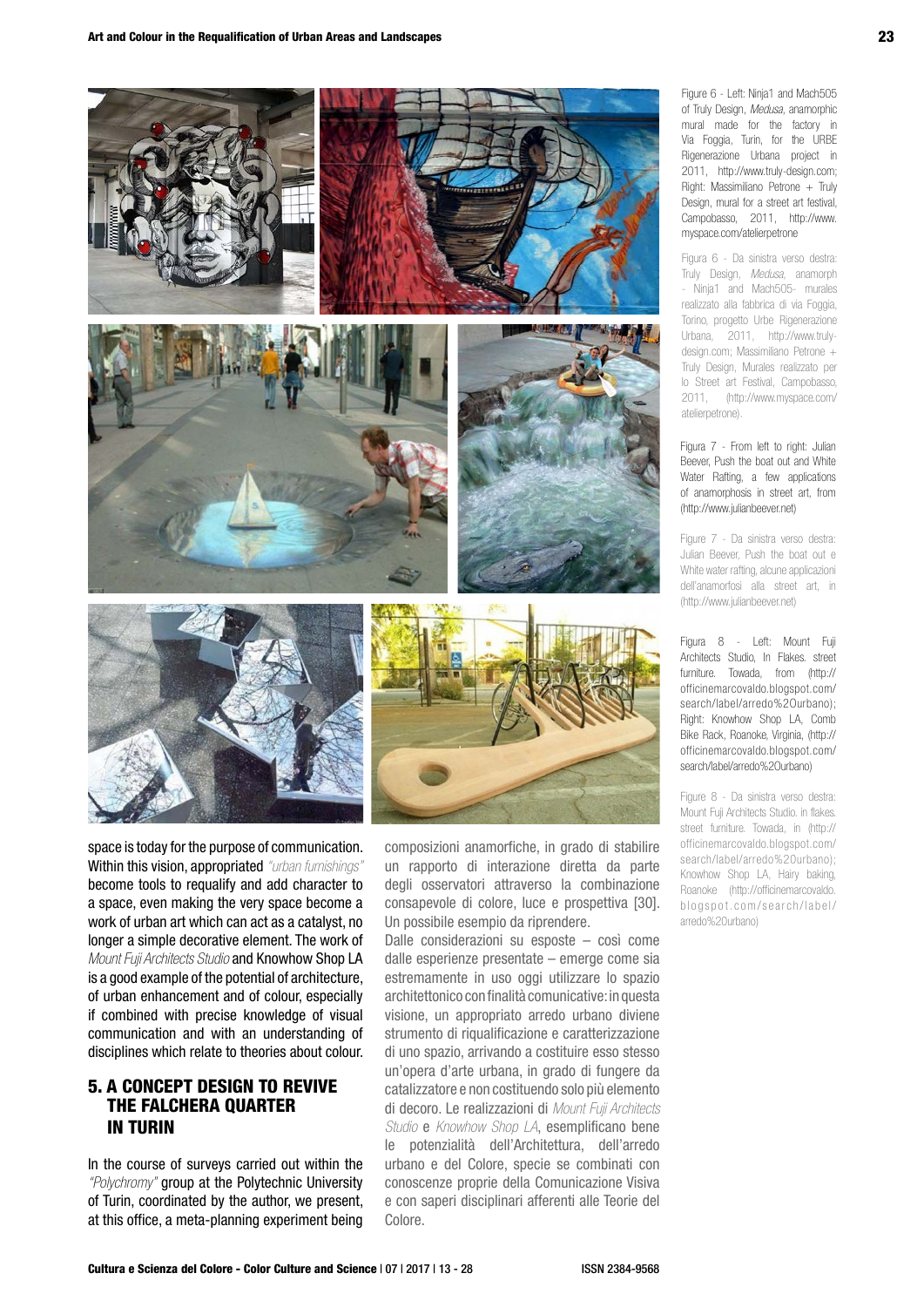carried out for the outlying Falchera quarter of Turin. The neighbourhood arose in the years of the economic boom as a response to the growing need for housing in the regional capital. The same research is included in the graduate thesis by Elisa Cosso and Roberta Giaconi, aiming to investigate (through local experiments) the role of art in urban requalification. The theme is particularly rich with points for reflection and potential: as of today, after a complete transformation not just of the concept of what art is but also of everything that is related to it, to be considered as such it is no longer necessary to be confined in a museum. Art can be urban, interacting with the environment which surrounds it, and even able to enrich it. In this sense, it has come to light how the Falchera quarter has a deep need to be enriched, to find or uncover, including through art and colour, its collective imagination, free from concepts of exclusion and marginalisation, uncertainties which characterised it for quite some time. In other words, the need for one's neighbourhood to be recognised for other aspects, that it becomes a destination for someone, can be felt. From this premise, a meta-project to revitalise and bring new meaning to a few of the numerous abandoned or neglected spaces was born, interpreting the fact that the contemporary city and contemporary art live side by side already as a chance for requalification. In Turin in particular, they *"help"* each other reciprocally, generating interest, attention and passion, and breathing life into planning and programming, events and transformations. So, why not bring contemporary art into an outlying quarter like Falchera? A *"virgin"* location in some aspects, it could grow, evolve, gain credibility and a new identity, and at that point perhaps Falchera would be the subject of new attention, it might go through a

## 5. UN METAPROGETTO PER LA RIGENERAZIONE DEL QUARTIERE FALCHERA DI TORINO

Nell'ambito di indagini svolte all'interno del gruppo *"Policroma"* del Politecnico di Torino, coordinato dalla scrivente, si presenta in questa sede una sperimentazione metaprogettuale portata avanti per il quartiere periferico Falchera di Torino, sorto negli anni del boom economico come risposta alla crescente domanda abitativa nel capoluogo. La stessa ricerca è inclusa all'interno di una tesi di laurea a cura di Elisa Cosso e Roberta Giaconi, finalizzata a indagare - attraverso sperimentazioni in ambito locale il ruolo dell'arte nella riqualificazione urbana. Il tema risulta particolarmente ricco di spunti di riflessione e potenzialità: al giorno d'oggi, dopo una totale trasformazione non solo del concetto di arte (ma anche di tutto ciò che ad essa concerne) per essere tale non necessita più di essere confinata in un museo, ma può essere urbana, interagente con l'ambiente in cui si trova, e in grado di arricchirlo. In questo senso, si è rilevato come il quartiere Falchera abbia un forte bisogno di essere arricchito, di trovare o ritrovare – anche attraverso l'Arte e il Colore – un suo immaginario condiviso, scevro dai concetti di esclusione e emarginazione, insicurezza che per lungo tempo lo hanno caratterizzato. Si sente, in altri termini, il bisogno che il proprio quartiere venga riconosciuto per altri aspetti, che divenga meta per qualcuno.

Da questi presupposti è nato un metaprogetto pensato per rivitalizzare e donare significato ad alcuni dei numerosi spazi di risulta o abbandonati del quartiere, interpretando come occasione per la riqualificazione il fatto che città contemporanea e arte contemporanea convivono già, a Torino in modo particolare,

Figure 9 - An example of a potential mural and of a thematic course in Falchera Nuova. Mock ups by Roberta Giaconi and Elisa Cosso

Figura 9 - Esempio di murales e di percorso a tema a Falchera Nuova. Elaborazioni realizzate da Roberta Giaconi e Elisa Cosso

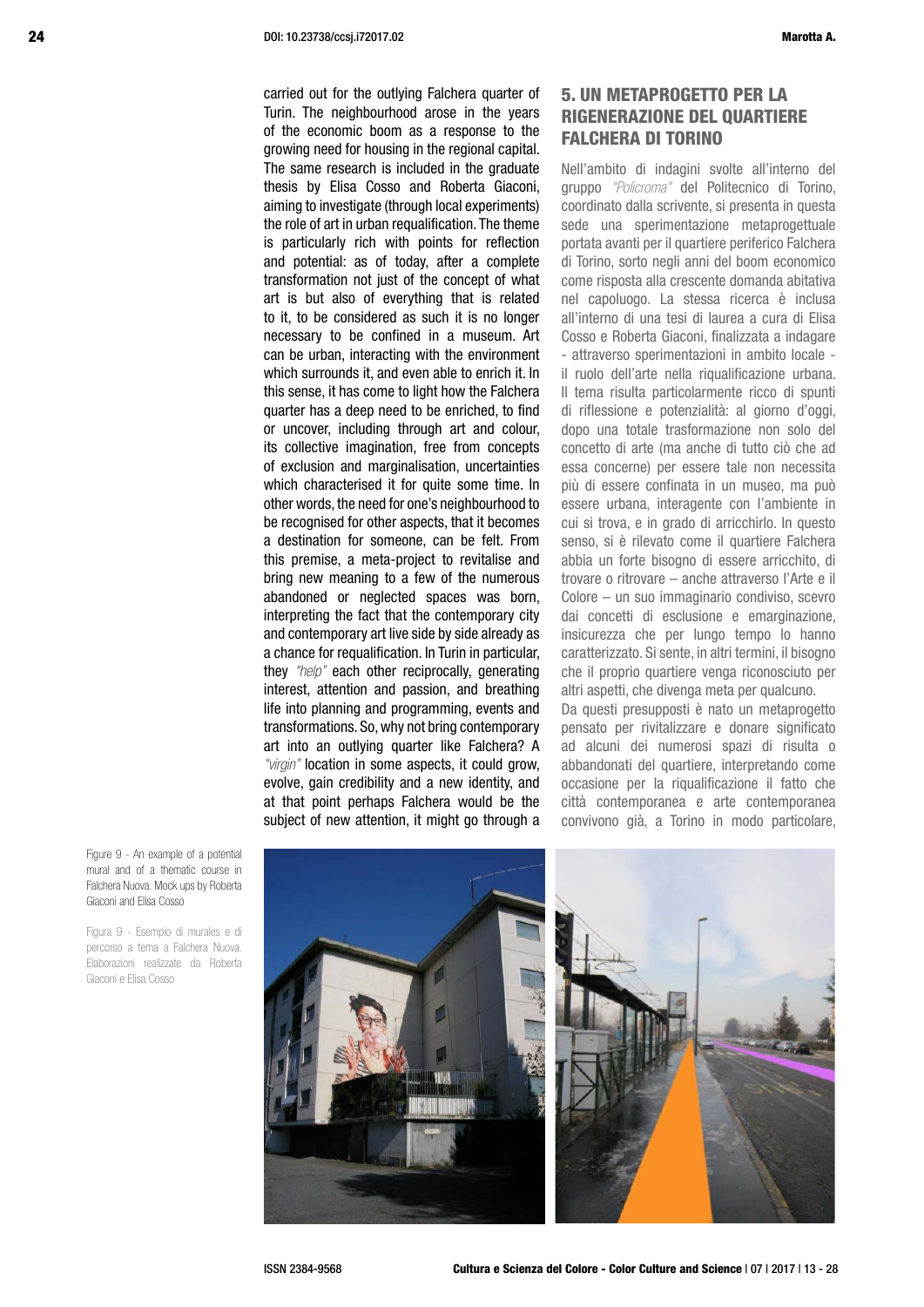new renaissance and be given new colour, even metaphorically: new people, of different colours, in a neighbourhood unlike any other. A colourful district, but also the fulcrum of attention for a growing number of people and services. Certainly contemporary art won't be the only key to resolving the marginal condition of Falchera, but it could be a first step (and perhaps the most visible and immediately communicative one) for other, increasingly necessary renewal strategies. Hopefully this condition will become reality as soon as possible, as only then will Falchera really begin to be there [8].

#### 6. CONCLUSIONS

In other fields, it has been shown how, even in the landscape and urban scope, it can be useful to refer to colour theories. This is particularly meaningful and full of potential in the requalification of decaying or outlying marginal zones. The knowledgeable critical selection of visual and chromatic models to refer to is an area in which the discipline of design can make significant contributions. Within a sodefined context, theories about colour, with the perceptive variants and constants connected to them, can fully be considered a founding pillar in visual culture. Previously considered an indispensable tool for intellectual processing, for critical verification and of use in design, such theories continue even today to form an essential corpus for a knowing, aware approach which specialises in chromatic culture [13]. The studies carried out by the *"Polychromy"* research group are going in this direction: the outcome of long, in-depth studies in the field of colour and visual perception conducted by the author, aimed in this case at improving quality of life and humanising public and private places through actions capable of finding (or uncovering) their *"humanity"*. This contribution, through the close examination of study cases critically selected and analysed, as well as experiments carried out locally, is intended to verify the validity of the above-mentioned thesis. It confirms that art and colour are not just tools for requalification, but also means of expression and participation invaluable to promoting the recognisability of places and services, points of convergence, urban presences on various levels, making up a true strategy for urban communication without forgetting the role of social and cultural exchange [22]. Naturally, the biggest challenge will be that of uniting, if possible, the above-mentioned approaches with *"methods of sustainable vision"*, conceived of in terms of perceptive coherence, especially that of colour.

si "aiutano" reciprocamente, suscitando interesse, attenzione, passione, e dando vita a progettazioni e programmazioni, eventi e trasformazioni: dunque, perché non portare l'arte contemporanea in un quartiere periferico come Falchera? Una location per alcuni aspetti vergine, potrebbe crescere, evolversi, acquistare credibilità e una nuova identità, e allora forse Falchera avrebbe nuove attenzioni, vivrebbe una nuova rinascita, si colorerebbe, anche metaforicamente: nuove persone, di diversi colori, in un quartiere diverso dagli altri. Un rione colorato, ma anche fulcro di attenzione per un numero crescente di persone e servizi. Di certo non sarà solo l'arte contemporanea la chiave per risolvere la condizione di marginalità di Falchera, ma potrà costituire un primo passo – forse il più visibile e immediatamente comunicativo – per altre strategie di rinnovamento, sempre più necessarie. Ci si deve augurare che questa condizione si possa avverare al più presto. Solo in quel momento Falchera potrà dire di *esserci* [8].

#### 6. CONCLUSIONI

In altri campi è stato dimostrato come – anche nella dimensione paesaggistica e urbana – potrebbe essere legittimo riferirsi alle Teorie del Colore: ciò risulta particolarmente significativo e ricco di potenzialità nella riqualificazione di ambiti degradati o marginali. La consapevole selezione critica dei modelli visivi e delle cromie a cui fare riferimento rappresenta un ambito in cui il settore disciplinare del Disegno può fornire contributi significativi. All'interno di un contesto così delineato, le Teorie del colore – con varianti e invarianti percettive a esse connesse possono considerarsi a pieno titolo come pilastro fondativo nella Cultura della Visione. Considerate in passato come uno strumento indispensabile di elaborazione intellettuale, di verifica critica e d'uso progettuale, si conferma come continuino ancor oggi a formare un *corpus* fondamentale per un approccio consapevole e specializzante alla cultura cromatica [13]. Le ricerche portate avanti dal gruppo di ricerca *"Policroma"* vanno in questa direzione: esito di lunghe e approfondite ricerche nel campo del colore e della percezione visiva portate avanti dalla scrivente, finalizzate in questo caso al miglioramento della qualità della vita e all'umanizzazione dei luoghi pubblici e privati attraverso interventi capaci di trovare – o ritrovare – *"l'umanità"* degli stessi. Il presente contributo, attraverso la disamina di casi studio criticamente selezionati e analizzati, nonché di sperimentazioni portate avanti in ambito locale, ha inteso verificare la validità della tesi suesposta, confermando che Arte e Colore costituiscono non solo strumenti di riqualificazione, ma anche mezzi di espressione e partecipazione preziosi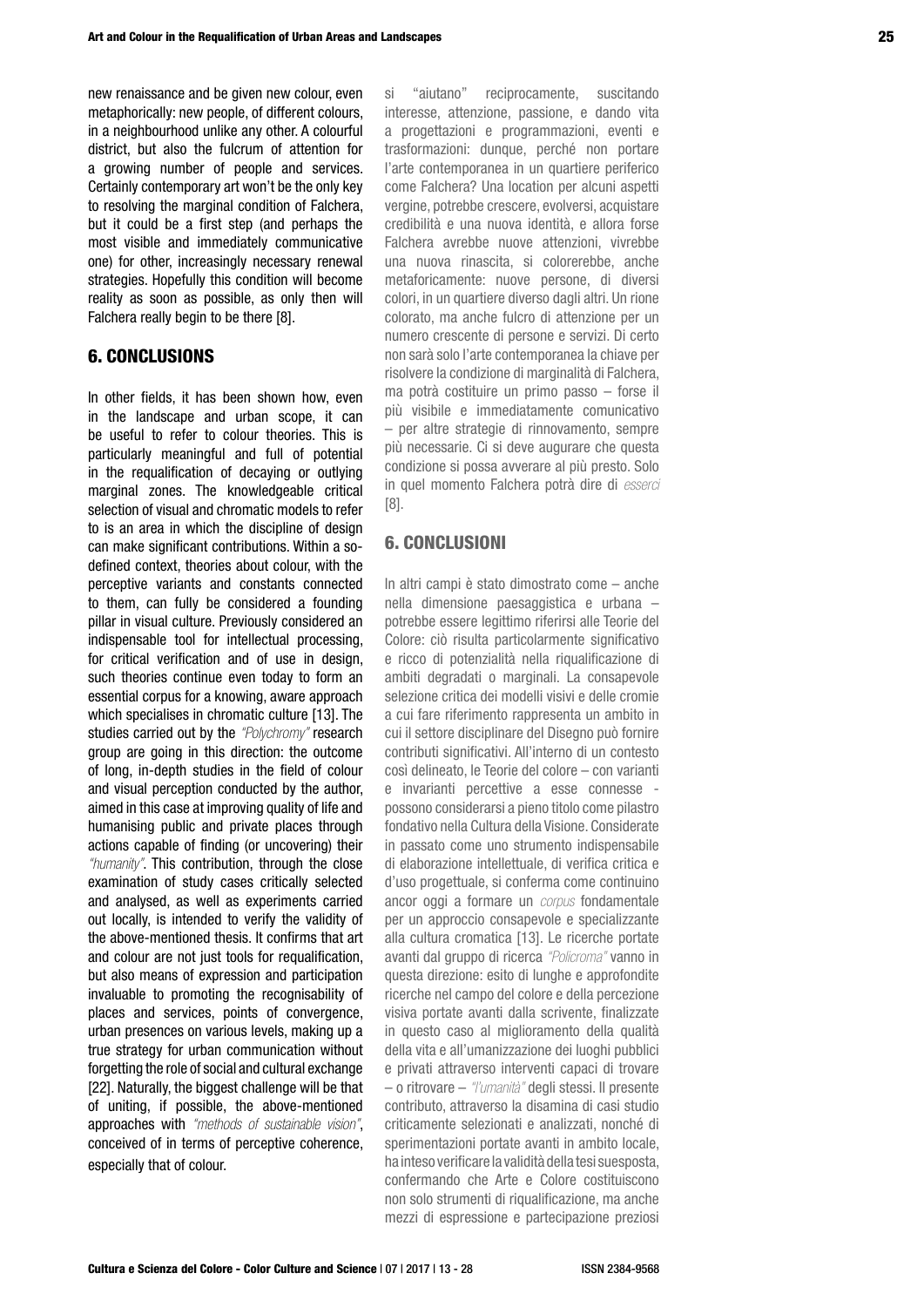#### FUNDING

This research did not receive any specific grant from funding agencies in the public, commercial, or not-for-profit sectors.

## CONFLICT OF INTEREST

The author declares that nothing has affected his objectivity or indipendence in the production of this work. Neither the author nor his immediate family member have any financial interest in the people, topics or companies involved by this article. Neither the author nor his immediate family member had a professional relationship with the people and companies cited in this article. Neither the author nor his immediate family member are involved in a legal dispute with the people and the companies cited in this article.

No conflict of interest including financial, personal or other relatiohsjip with other people and organization within three years of beginning the submitted work that could inappropriately influence, or be perceived to influence, this work.

#### BIBLIOGRAPHY

[1] B. Taut, Die Stadt-korone, 1919 (tr. it. La corona della città, con saggio introduttivo di Ludovico Quaroni, Milano, 1973

[2] M. Grana, Lontani dal centro. Gli interventi pubblici nelle periferie, Carocci, Roma 2009, p. 16

[3] G. Mazzocchi, A. Villani (a cura di), Sulla città oggi. La periferia urbana. Ambiente, cultura, sicurezza, Franco Angeli, Milano 2004, p. 79.

[4] A. Cecchini (a cura di), Al centro le periferie. Il ruolo degli spazi pubblici e dell'attivazione delle energie sociali in un esperienza didattica per la riqualificazione urbana, Milano 2007, p. 28

[5] F. Manzitti, Renzo Piano, l'appello alla città: "Smettetela di diffondere il brutto'; in La Repubblica-Milano, 7 novembre 2008, http://milano.repubblica.it/dettaglio/ renzo-piano-lappello-alla-citta¬smettetela-di-diffondereil-brutto/1541863/2, consultato il 4 ottobre 2011.

[6] A. Marotta, Visione sostenibile (Sustainable Vision in the Conservation of Cultural Heritage Project). In: Heritage Architecture Landesign Focus on Conservation Regeneration Innovation. La Scuola di Pitagora, Napoli, 2013. pp. 1210-1219

[7] A. Marotta, Cultura della visione per conservare e valorizzare: il caso della Cittadella di Alessandria / Culture of vision to preserve and enhance: the case of Citadel of Alexandria. In: 35° Convegno internazionale dei docenti della Rappresentazione. Patrimoni e Siti Unesco. Memoria, misura e armonia / Heritage and Unesco Sites. Memory, measure and harmony, Matera, 24-26 ottobre 2013. pp. 615-622

[8] E. Cosso, R. Giaconi, Progettare l'arte in città. La riqualificazione delle periferie attraverso l'arte, Tesi di Laurea a.a. 2011-2012, relatore prof.ssa Anna Marotta, per promuovere la riconoscibilità di luoghi e servizi, poli di attrazione, presenze urbane a vari livelli, costituendo una vera e propria strategia di comunicazione urbana, senza dimenticare il ruolo di scambio sociale e culturale [22]. Naturalmente, la grande sfida sarà quella di coniugare, se possibile, i suddetti approcci con i *"modi della visione sostenibile"*, concepita in termini di coerenza percettiva, massimamente cromatica.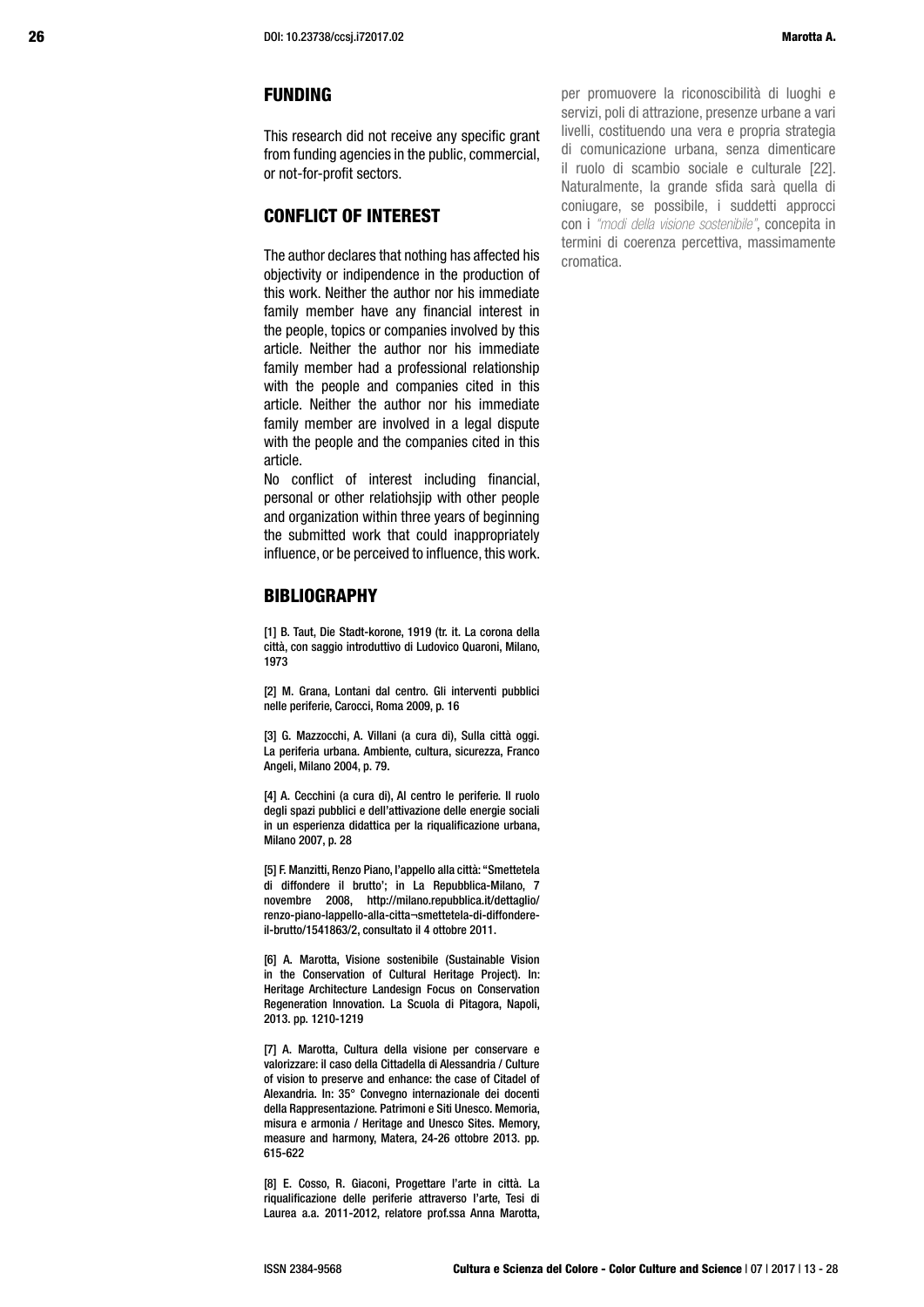Politecnico di Torino, II Facoltà di Architettura.

[9] S. Settis, Paesaggio Costituzione Cemento — La battaglia per l'ambiente contro il degrado civile, Einaudi, Torino 2010, p.7

[10] I.Romanello,Il colore nel costruito nella città e nel paesaggio in http://www.archibio.com/index. php?id=1225&fit=kcolore\_del\_costruito\_nella\_ citt%E0\_e\_nel\_pae saggio

[11]P. Legrenzi, Prima lezione di scienze cognitive, Laterza, Roma-Bari 2002, p. 64

[12] A. Marotta, Teoria e prassi del colore tra Europa e America Latina. In: Bossi A. (a cura di), La casa fuori casa, Edizioni Scientifiche Italiane, Napoli 2011, pp. 116-125

[13] A. Marotta, Policroma. Dalle teorie comparate al progetto di colore,Celid, Torino 1999.

[14]C. Campagnaro, Colore in periferia. Linee guida meta progettuali per una riqualificazione tecnologica e semantica dell'edilizia popolare, in Atti e Rassegna Tecnica- Società degli ingegneri e degli architetti in Torino, N. 1, gennaio 2005, pp. 12-31

[15] G. Bertagna, A. Bottoli, E. Castelli, C.Villa, Piano di riqualificazione percettiva: il caso di Monza, n: VIII Conferenza del Colore 2012, Bologna, 13-14 settembre 2012. p. 383

[16] Cfr. M. A. Giusti, Architettura, urbanistica, design in Albania: l'architetto integrale e la cultura italiana del Novecento nello scenario attuale, in: Sviluppo sostenibile in Albania, Emal, Tirana 2009, pp. 1023-1027

[17]http://sardarch.wordpress.com/2009/09/24/firanaarcobaleno-dall%E2%80%99est/

[18] D. Lucchetti, Writing : storia, linguaggi, arte nei graffiti di strada, Castelvecchi, Roma 1999 pp.18, 107

[19]R. Comunian, Public art e periferia in Gran Bretagna: tra identità e rigenerazione, in www.culturalab.com, 4 ottobre 2010

[20]E. Seo (a cura di), Trespass — storia dell'arte urbana non ufficiale, Taschen editore, Kiiln 2010, pp.188

[21] Si fa riferimento all'intervista concessa dall'artista per il film documentario, sulla vita e l'opera di Bansky e di altri street-artists, attribuito a Banksy stesso, "Exit through the Gift Shop", Usa-Regno Unito, 2010; si veda video estrapolato dal film In http://www.youtube.com/ watch?v=a0b90YppquE&feature=player embedded#!, e sito ufficiale del film: http://www.banksyfilm.com

[22] D. Busatto, S. Taraglio, Il colore nel progetto di architettura. Colore tra passato e presente. Tesi di Laurea a.a. 2008-2009, relatore prof.ssa Anna Marotta, Politecnico di Torino, II Facoltà di Architettura.

[23] W. Nerdinger (a cura di), Bruno Taut (1880-1938), Electa, Milano 2001.

[24] M. B. Spadolini, I colori di Cornigliano. Design per lo scenario urbano, Alinea, Firenze 2011.

[25] Gruppo Boero, Recupero e riqualificazione dell'identità delle periferie: dalla metodologia dell'analisi urbana al singolo edificio nel quadro del progetto colore, in http:// www.no.archiworld.it/docs/DepliantFerrara2011.pdf

[26] A. Pilz, Villaggio Olimpico di Torino:Moderna scultura a colori, in http://www.bau-satz.net/pdf/applica\_21-22\_06. pdf.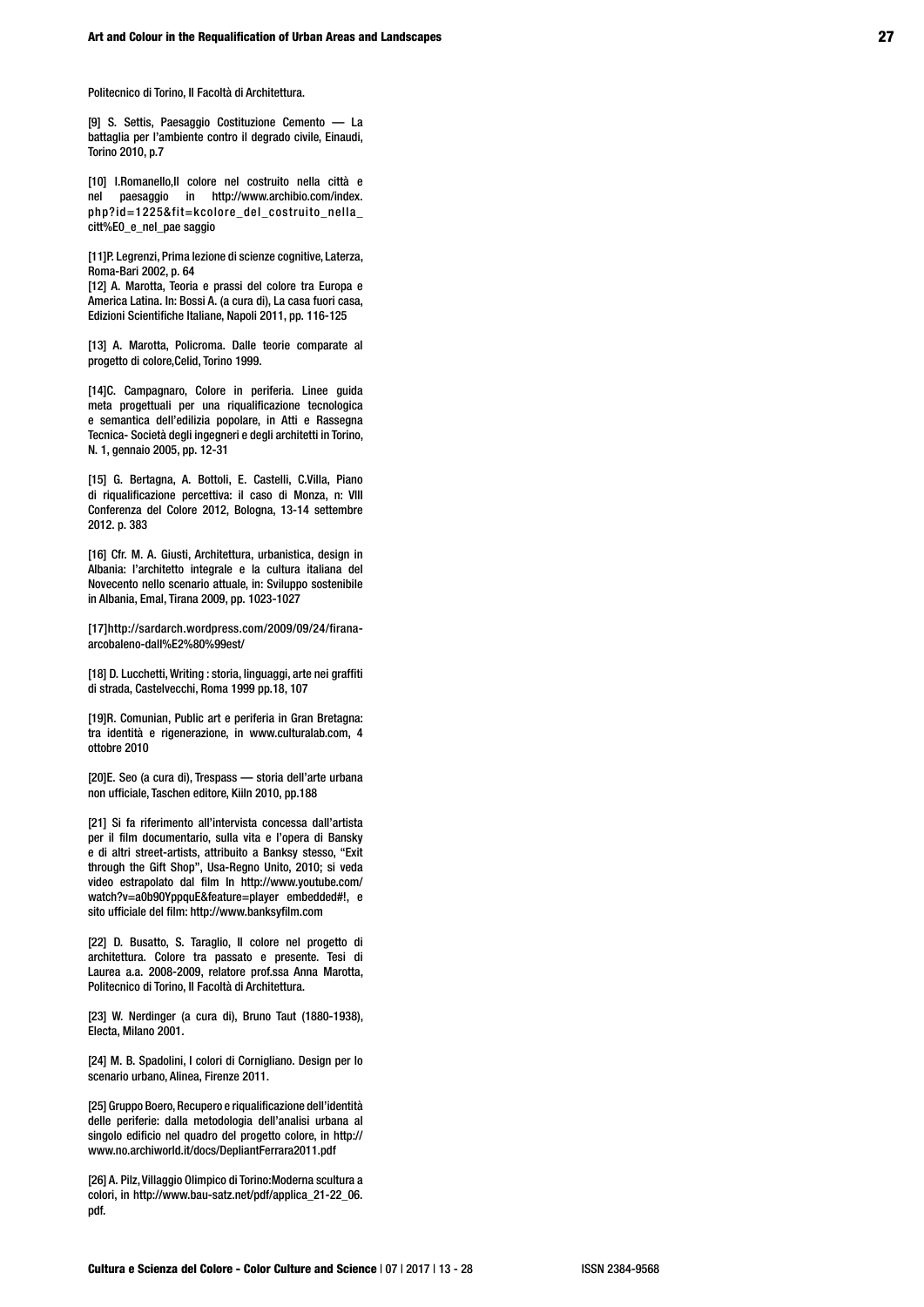[27] Sardarch, Tirana, arcobaleno dell'est, in http:// sardarch.wordpress.com/2009/09/24/firana¬arcobalenodall%E2%80%99est/

[28] J. Dewey, Arte come esperienza, Aesthetica, Palermo 2010

[29] L. Mumford, Art and Technics, Columbia University Press, New York 1952

[30] http://www.julianbeever.net/index.php?option=com\_ phocagallery&view=category&id=2&Itemid=8